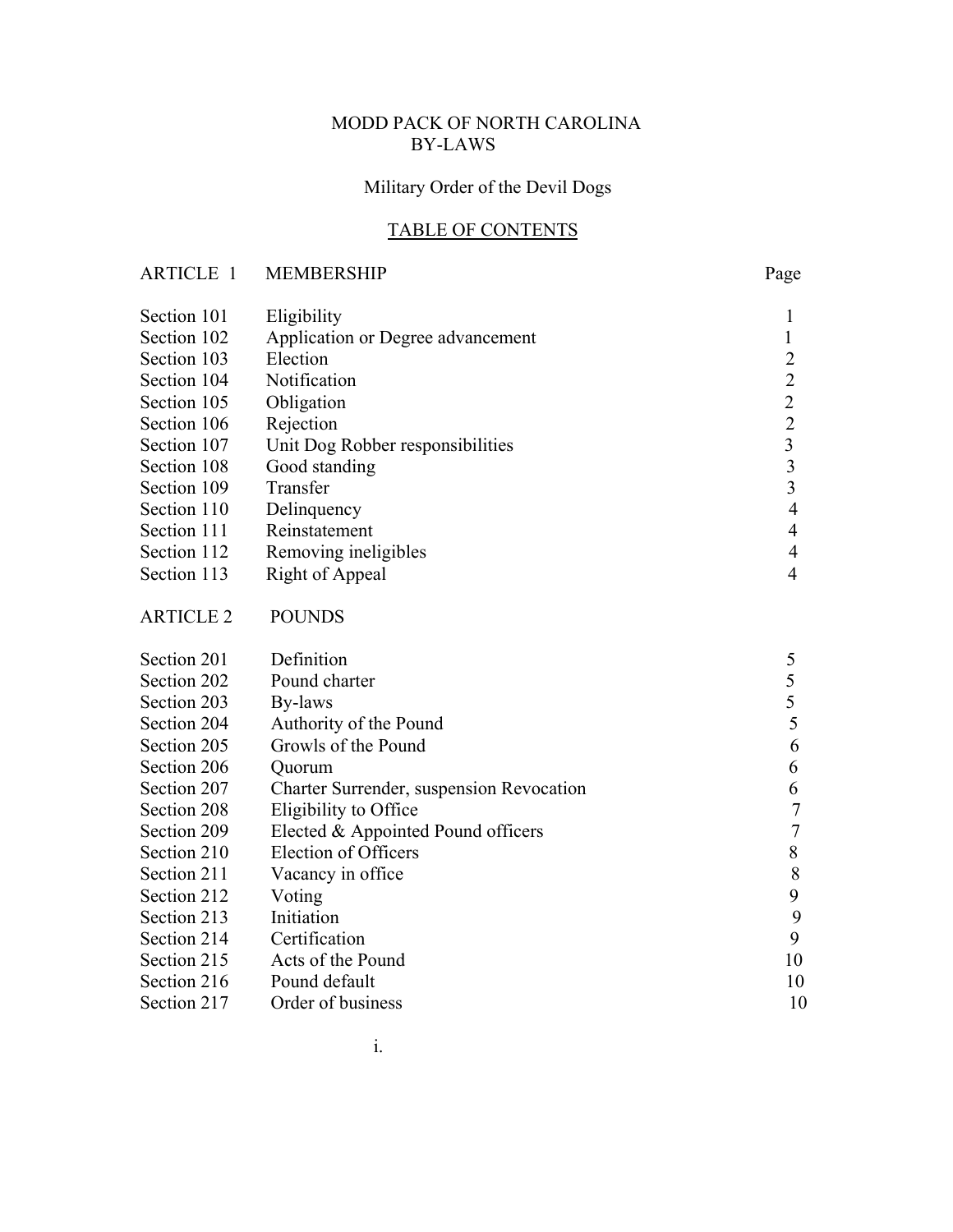# ARTICLE III THE PACK PAGE

| Section 301       | Pack, definition                            | 11 |
|-------------------|---------------------------------------------|----|
| Section 302       | Authority of the NC Pack                    | 11 |
| Section 303       | Growl of the Pack                           | 12 |
| Section 304       | The Grand Growl of the Pack                 | 12 |
| Section 305       | Special & other Growls of the Pack          | 12 |
| Section 306       | Quorum                                      | 13 |
| Section 307       | Charter, surrender, suspension, Revocation  | 13 |
| Section 308       | Eligibility to office                       | 13 |
| Section 309       | Elected & appointed Pack Officers           | 13 |
| Section 310       | <b>Elections of Officers</b>                | 14 |
| Section 311       | Duties, Tenure & authority of Pack Officers | 14 |
| Section 312       | Vacancy in office                           | 16 |
| Section 313       | Voting                                      | 17 |
| Section 314       | Initiation                                  | 17 |
| Section 315       | Acts of the Pack                            | 17 |
| Section 316       | Order of business                           | 17 |
| <b>ARTICLE IV</b> | <b>AWARDS</b>                               |    |
| Section 400       | General                                     | 19 |
| Section 401       | Kennel Awards                               | 19 |
| Section 402       | NC Pack Dog of the Year                     | 19 |
| Section 403       | Additional awards of the NC Pack            | 21 |
| <b>ARICLE V</b>   | <b>FISCAL &amp; FINANCE</b>                 |    |
| Section 501       | Fiscal year and membership year             | 22 |
| Section 502       | Fiscal Officers & Bonding                   | 22 |
| Section 503       | Revenue                                     | 22 |
| Section 504       | Election fees & Membership dues             | 23 |
| Section 505       | Forwarding membership pins                  | 23 |
| Section 506       | Limitations                                 | 23 |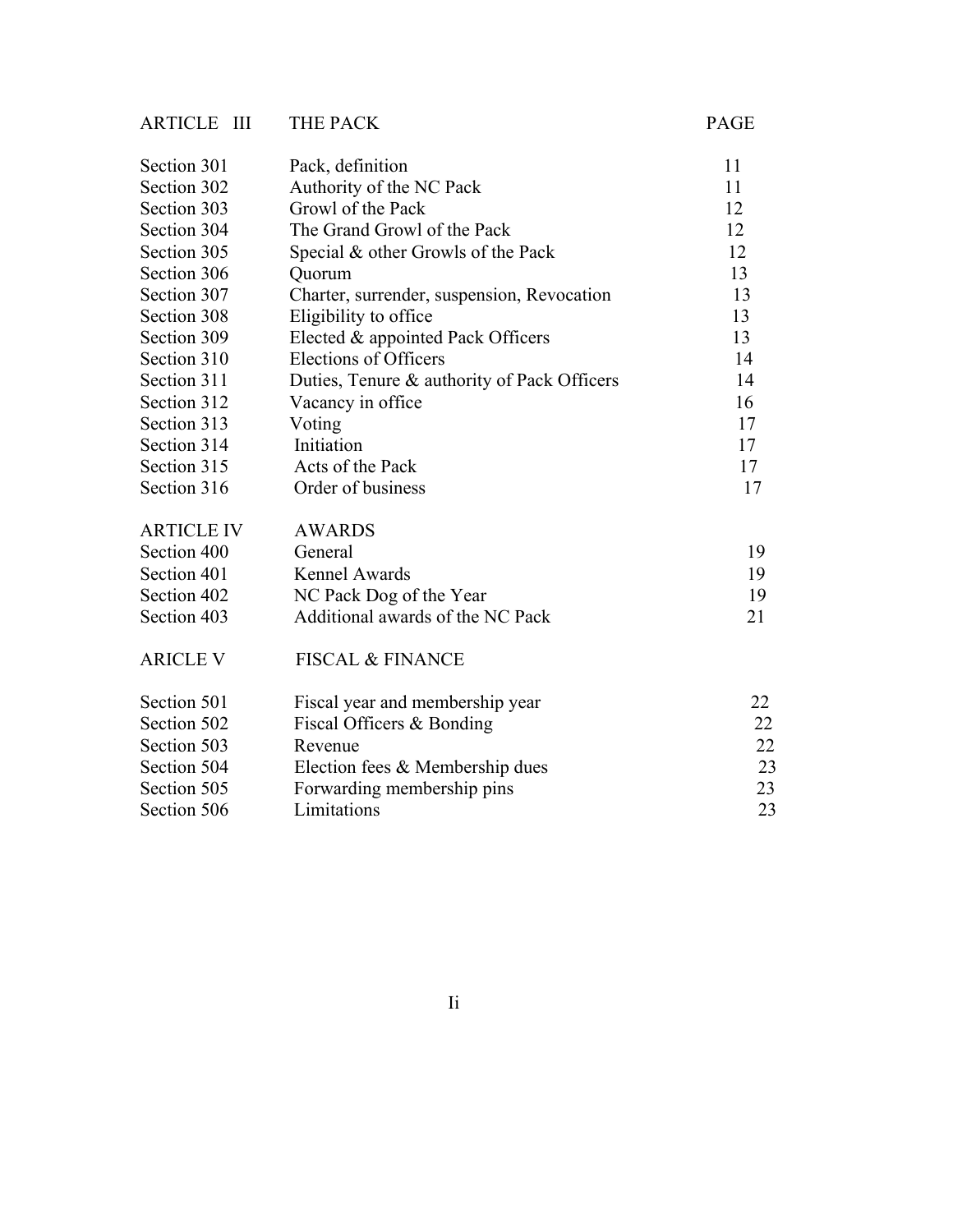| <b>ARICLE VI</b>    | <b>GENERAL INFORMATION</b>          | PAGE |
|---------------------|-------------------------------------|------|
| Section 601         | Initiations                         | 24   |
| Section 602         | Uniforms                            | 24   |
| Section 603         | Reports                             | 24   |
| Section 604         | Installing Officers                 | 24   |
| Section 605         | Discipline                          | 24   |
| Section 606         | Other considerations                | 24   |
| Section 607         | Prior enactments                    | 24   |
| Section 608         | <b>Effective</b> date               | 24   |
| Section 609         | Distributions                       | 24   |
| Section 610         | Dissolution                         | 25   |
| <b>ARTICLE VII</b>  | DEVIL DOG UNIFORMS                  |      |
| Section 701         | Insignia                            | 25   |
| Section 702         | Uniform                             | 26   |
| Section 703         | Dog tag $&$ Dog collars             | 26   |
| <b>ARTICLE VIII</b> | <b>AMENDING THE BY LAWS</b>         |      |
| Section 801         | Method of amending the by laws      | 27   |
| Section 802         | Suspension or waiver of the by laws | 27   |

06/30/04

<u>iii isaacaan ah ah iir</u>

# NORTH CAROLINA PACK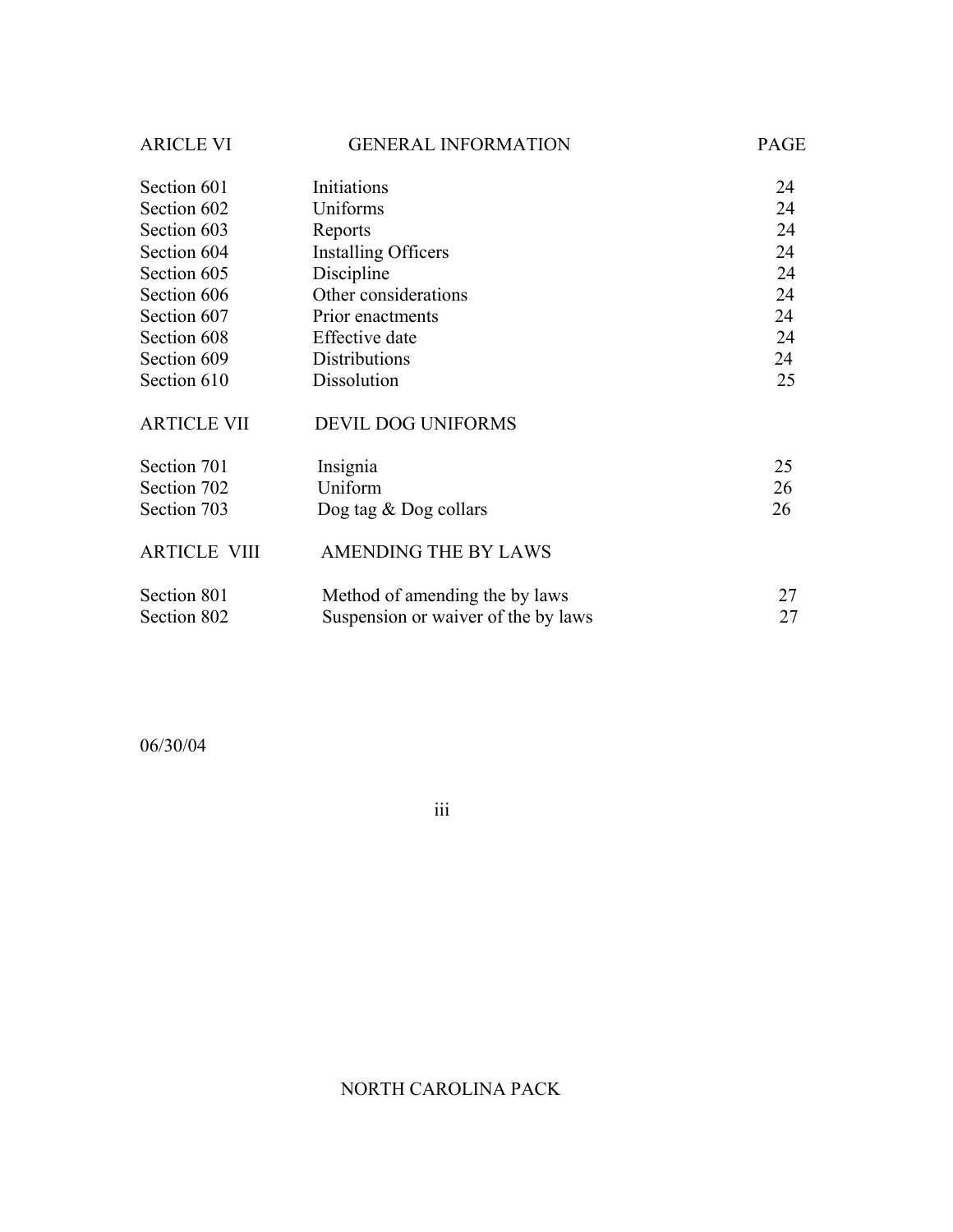### MILITARY ORDER OF THE DEVIL DOGS BY LAWS

### ARTICLE I- Membership

### SECTION 101 – ELIGIBILITY

- A. Membership in the Military Order of the Devil Dogs shall be open to any regular member of the Marine Corps League who at the time of the application for membership in the Order shall be:
	- 1. In good standing; with their membership dues fully paid in the Marine Corps League and invited to join by two (2) DD or PDDs of the order.
	- 2. of good character and reputation;
	- 3. In full compliance with the requirements set forth in the Kennel By Laws for the Degree of membership.
- B. The degree of membership in the Military Order of the Devil Dogs, and the time and place the degrees will be conferred, are hereby established as follows;
	- 1. The degree of Pup can be granted to all qualified candidates at any Growl of the Pound
	- 2. The degree of Devil Dog can be granted to all qualified members at any Growl of the Pack:
	- 3. The degree of Pedigreed Devil Dog will only be granted to all qualified candidates at the Supreme Growl of the Kennel
	- 4. Granting of degrees of membership in the Order is subject to restrictions and limitations contained in Article 1 of the Kennel By Laws, and any exceptions to those provisions will only be those specifically authorized in the Kennel By Laws, by the Kennel Board of Trustees, or by the Honorable Chief Devil Dog.
- C. Candidates for election and initiation of the Degree of Pup, Degree of Devil Dog, or the Degree of Pedigreed Devil Dog must comply with the provisions in Article I of the Kennel By laws appropriate to the degree being sought. By the Individual. SPECIAL NOTE; Candidates for the Degree of Pup must certify Their Marine Corps League membership of at least one (1) full year, plus be sponsored by two (2) members of the Order, each being of a DD or a PDD degree.

Section 102- Application for membership or Degree Advancement

Every application for consideration must be on an approved application form supplied By the Kennel Headquarters, which must be fully completed in writing or typewritten, Over the signature of the applicant, and must be accompanied by any supplemental Papers pertinent to the degree of membership to which application is filed and as set Forth in the applicable sub-sections of Article I of the Kennel by laws.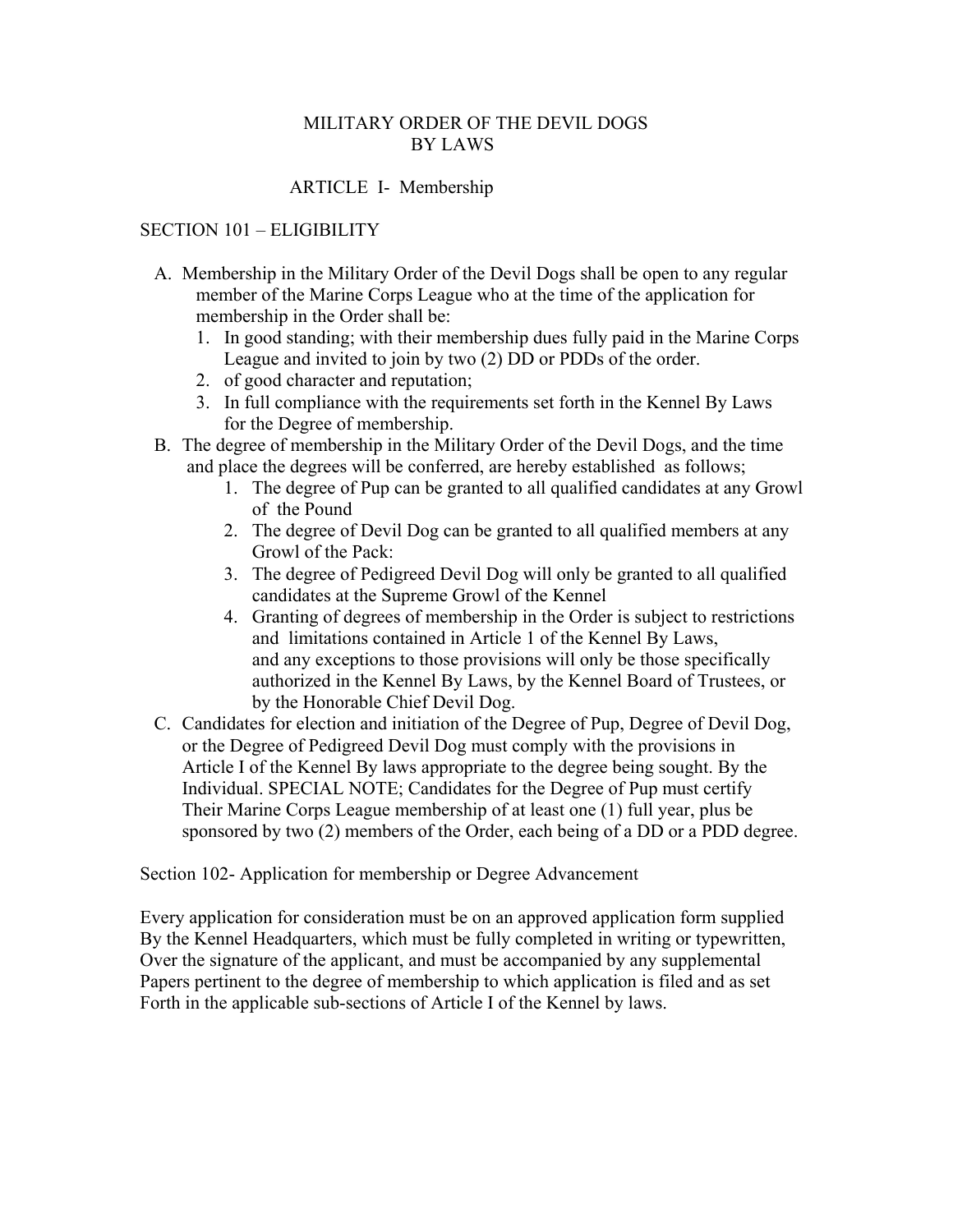### Section 103- Election

A. During the order of business "Election of candidate" the unit Dog Robber shall read all applications for obligation and initiation, certifying as to their . correctness and as to the amount of the membership dues and/or election fees accompanying each application.

B. Voting shall be either by a show of hands or written, and shall be under the supervision of the Smart Dog and the Police Dog, with the Pound keeper or Worthy Pack Leader, (the presiding officer having jurisdiction) confirming the results of the ballot. C. It is permissible to vote for the candidates as a group. When the vote is taken for the group, a simple majority will determine the acceptance or rejection of the group. Rejection shall require a ballot for each and every candidate.

#### Section 104- Notification

- A. The unit Dog Robber shall promptly notify all candidates of the time and place for obligation and it shall be the duty of the candidates to be present.
- B. After notification should the Pup candidate fail to appear at the Growl of the Pound or at a Growl of the Pack without a just and valid reason, the approval for acceptance or advancement shall be withdrawn.
- C. Should the Devil Dog candidate fail to appear at the Growl of the Pack to which they were instructed to appear, the approval shall be withdrawn. They will not be eligible again for obligation and initiation until one (1) calendar year has elapsed or until the next scheduled Grand Growl of the Pack.

### Section 105- Obligation

Any successful candidate having appeared at the time and place fixed for the assembly Of the Growl of obligation and initiation in the degree called for on the application, shall be initiated under the supervision of the Mad Dog into the mysteries of the degree in accordance with the traditions of the MODD. After the initiation, the candidate shall be obligated to the degree as set forth in the Ritual of the Military Order of the Devil Dogs, by the Unit Presiding Officer or by any past presiding Officer of a superior unit.

### Section 106- Rejection

Should the application of any candidate be rejected by the unit to which the application has been made, election fees and in the case of the application for the degree of Pup, the membership dues accompanying the application, shall be immediately returned to the applicant by the Unit Dog Robber and the name of the rejected candidate cannot be presented for the consideration for a period of six (6) months.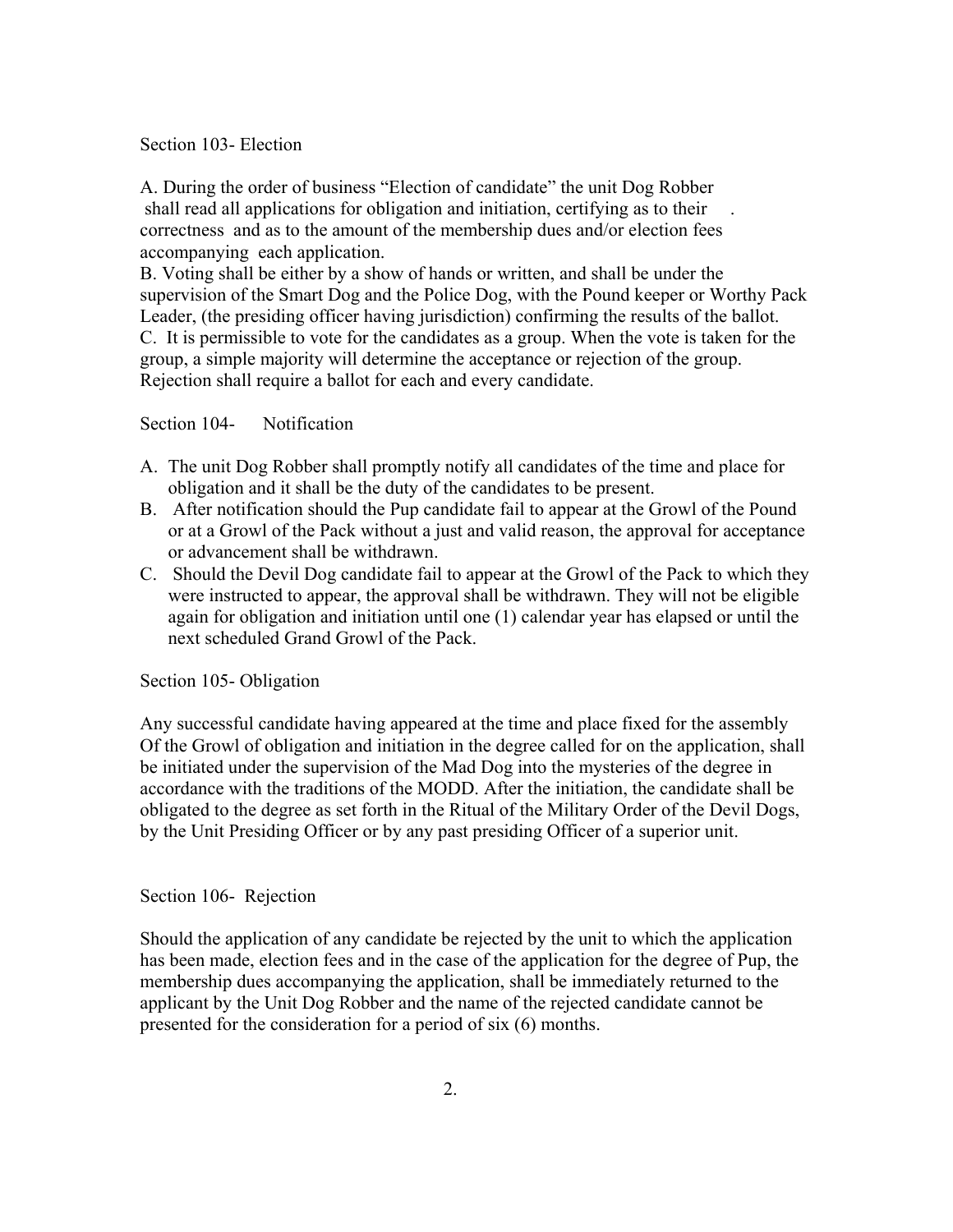Section 107- Unit Dog Robber Responsibilities

A. When a candidate has been successfully obligated, it shall be the duty of the Unit Dog Robber to date and certify the application over their signature and distribute the copies of the application in accordance with the procedure established in Art I, Sect I0I of the Kennel By-laws.

B. In the event that the candidate fails to appear for the initiation, or is rejected by the Unit, it shall be the duty of the Unit Dog Robber to certify the specific disposition Made on the application and record the date over their signature.

The original papers shall be retained in the Unit files and copies of the application, duly certified and signed, shall be sent to either the Pound or Pack Dog Robber involved.

Section 108- GOOD STANDING

All members of the Military Order of the Devil Dogs shall keep their membership dues in the Marine Corps League and in the Order, paid for the current fiscal year (1Sep-31Aug) and shall also otherwise maintain their membership in both organizations in good standing.

Section 109-<br>
Transfer

- A. Any member of the Order may transfer from their present Pound to another Pound without payment of additional dues, upon application and approval by the Pound to which they seek transfer, provided they are in good standing at the time such application is made. If the transferring member is delinquent in their dues, or is indebted to the losing Pound, they shall place themselves in good standing before the transfer may be approved. The request for transfer form supplied by the Kennel .will be used to affect the transfer.
- B. The Pound from which the transfer is made will complete the appropriate section on the Request for Transfer Form, showing that the member's dues are paid in full and that they have no indebtedness to the losing Pound. This will entitle the member, if the transfer is accepted by the receiving Pound to all the rights and privileges of the Pound to which they have transferred for the period for which their dues have been paid.
- C. If the losing Pound does not respond to the Request for Transfer within forty five (45) days of the receipt of the transfer request, the member shall have the right to appeal to the Pack Dog Robber, to verify their dues status.
- D. The gaining Pound will endorse the appropriate section of the Request for transfer certifying acceptance of the member by the Pound. Copies of the Request for Transfer will be provided to the losing Pound, the losing Pack (if applicable). The original will be forwarded to Kennel Headquarters, via the regular channels, with a transmittal that lists the member as being transferred into the Pound.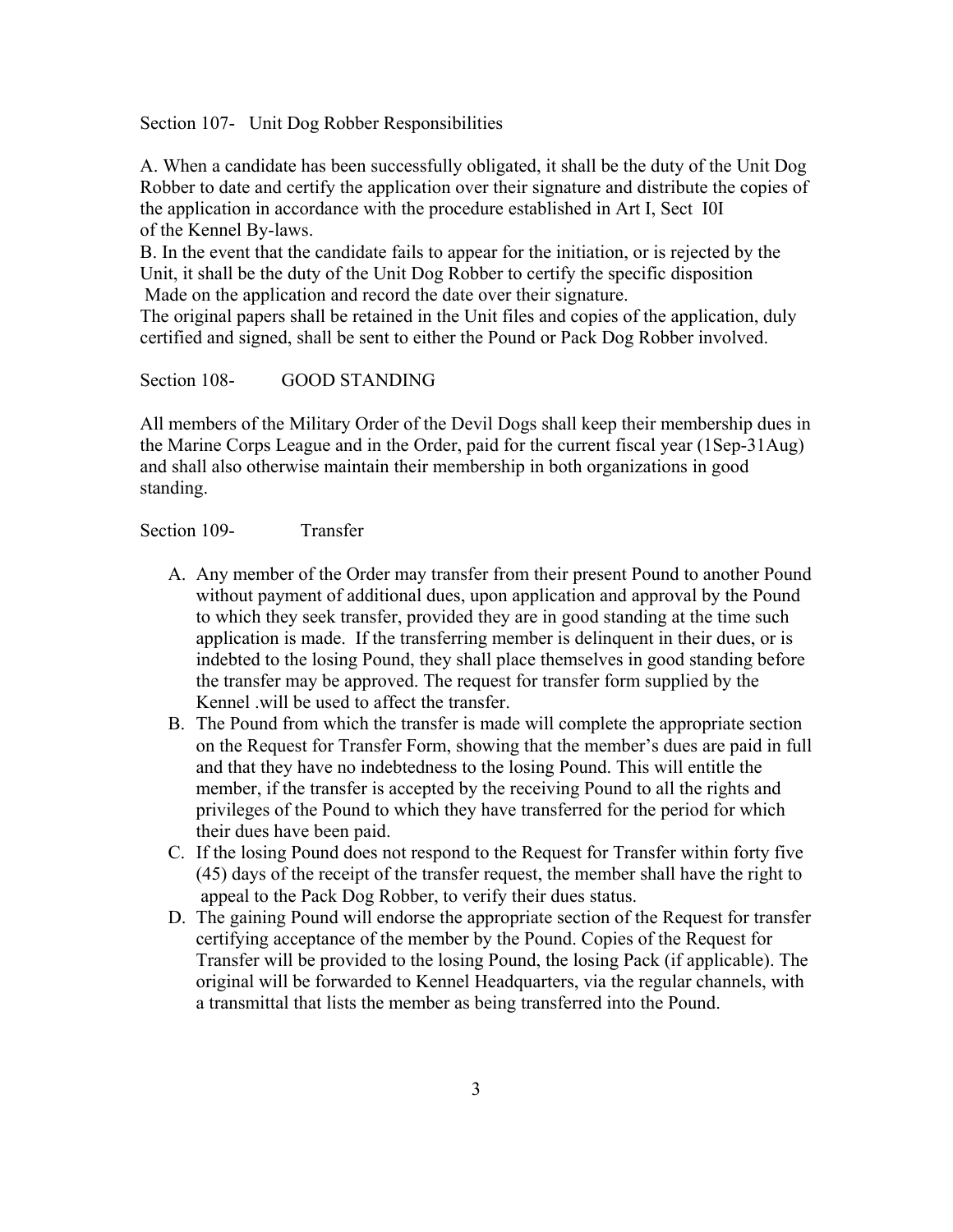### Section 110- Delinquency

- A. Any member of the order who does not have their membership dues in the Order paid, for the current fiscal year by the 1st day of February. Following the first day of the fiscal year (1Sept) shall be deemed delinquent.
- B. Should the delinquency extend beyond the last day of the Supreme Growl of the . Kennel (Usually in August) they shall be dropped from the rolls for non-payment of membership dues.

Section III - Reinstatement

Any member of the Order who has been dropped from the membership rolls of the Order for non payment of dues may apply to reinstate their membership at the degree held at the time they were dropped from the rolls by complying with the procedures Set forth in Article I, Sect 108 of the Kennel By-laws.

Section II2 Removing Ineligibles

- A. Any member of the Order may be required to prove eligibility at any time. Should it be determined after careful investigation of any part of Article I, Sections 101 0r106 of the Kennel by-laws, or any other proven misrepresentation, their name shall be removed from the rolls of the Order by the Unit Dog Robber having jurisdiction over their membership immediately, with notification of such action being sent to the Honorable Kennel Dog Robber.
- B. The Worthy Pack Dog Robber shall keep a permanent alphabetical file of all removals from any Pound within the Pack for future record and reference, and . shall forward such information on to the Honorable Kennel Dog Robber.

Section 113- Right of Appeal

- A. It shall be the right of any member of the Order to appeal, through channels, from the acts and decisions of any Unit and/or its officers, which appeal shall be first taken to the next higher authority.
- B. The levels of authority shall be:
	- 1. Sir Pound keeper
	- 2. Growl of the Pound
	- 3. Worthy Pack Leader
	- 4. Grand Growl of the Pack
	- 5. Honorable Chief Devil Dog
	- 6. Honorable Kennel Staff
	- 7. Supreme Growl of the Kennel
- C. The acts and decisions of the Supreme Growl of the Kennel shall be final and binding unless and until reversed or altered by any subsequent Supreme Growl.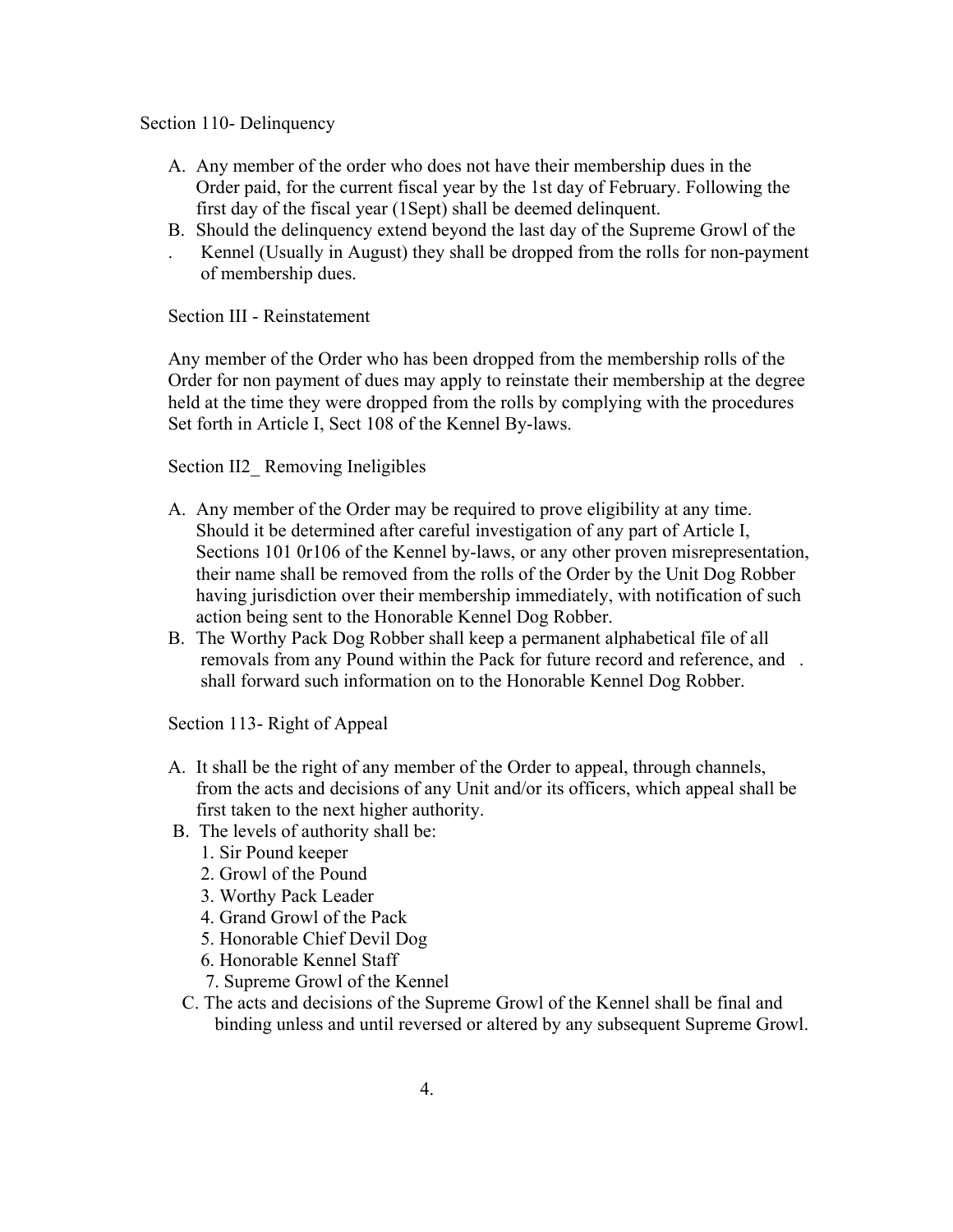### ARTICLE II- POUNDS

### Section 201 - Pounds, definition

- A. The Pound of the Military Order of the Devil Dogs shall correspond in character in the function in the order as does the Detachment in the organization of the Marine Corps League. The number and name of the Pound shall be governed By Article II, Para B of the Kennel By-laws.
- B. When the paid up membership of any Pound falls below the number of five (5) Members, then the Charter of such Pound may be impounded at the request of Either the Pound keeper of the affected Pound, or the Honorable Chief Devil Dog, until such time as the Pound can be reactivated. The current members of such Pound shall be carried as Kennel strays, listed under State in which the Pound was located.

Section 202- Pound Charter

 Application for a Pound Charter shall be submitted on forms supplied by the Kennel and the determination and processing of an Application for Charter and the presentation of the Charter and instituting of the Pound will all be done in accordance with Article II of the Kennel by-laws.

Section 203- By laws

 Each Pound in the North Carolina Pack may adopt their own by laws, provided they In no way violate or conflict with the Kennel Bylaws and the Byelaws of the North. Carolina Pack. The Pounds By laws , and any subsequent changes or amendments thereto, will be submitted to the Worthy Pack Smart Dog for approval. The Kennel and the North Carolina Pack shall be furnished with a copy of such Pound Bylaws and some amendments thereto as may be from time to time, adopted, following their approval. (Article IV, Section 403, Kennel Bylaws)

Section 204- Authority of the Pound

- A. Any Pound, after having been formally instituted, presented with its charter, and after the installation of its officers, shall be a functioning Pound in this order. It shall have the full power and authority and be entitled to all the rights and privileges of a constituent unit of the Order.
- B. The functioning Pound shall have the sole right to determine the amount of membership dues to be assessed each member annually for the fiscal year (1 Sept- 31 Aug), membership dues shall include membership dues for the North Carolina Pack and the annual membership dues of the Kennel. Membership dues are for the full membership year.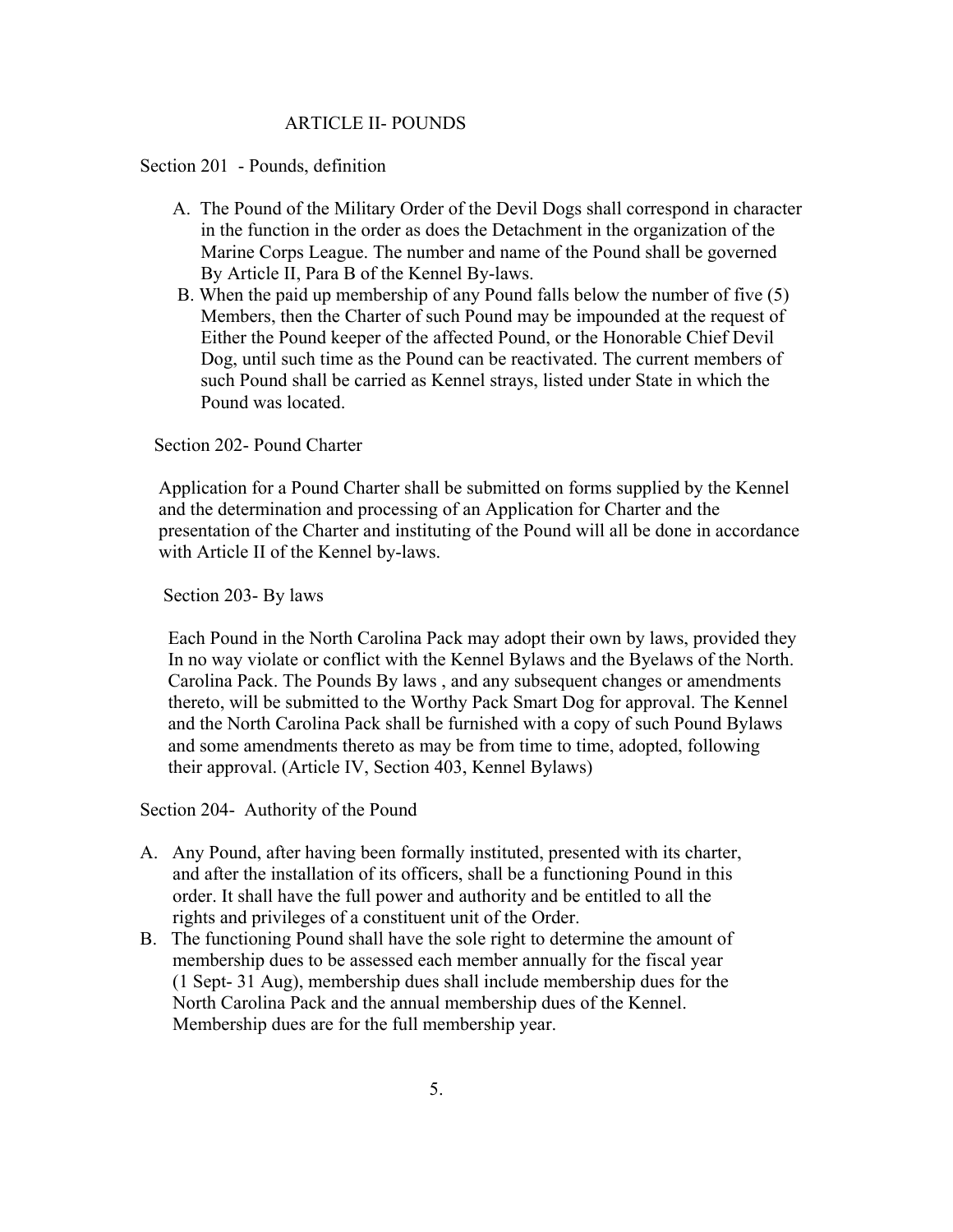- C. The functioning Pound shall have the sole right to determine the amount of Election fees to be paid by each candidate applying for initiation and obligation to the degree of Pup, which shall be used to apply toward the expenses of the initiation.
- D. Any functioning Pound shall have the right, power, and authority to initiate and obligate qualified applicants for the Degree of Pup in this order.

Section 205- Growls of the Pound-Regular, Annual, Special and Staff

- A. All assemblies of the Pound shall be officially known as the Growl of the Pound.
- B. A Growl of the Pound shall be considered a formal assemblage, empowered to consider motions and expend funds ONLY is the Holy Bible, Bone and the Charter are present. The American Flag is also required. Absence of any of these Items shall render the assemblage an informal gathering.
- C. Each Pound shall hold no less than four (4) regular assemblies during any fiscal year,(1 Sept-31 Aug), which shall include the Annual Growl of the Pound, for election of Officers.(As per Article II, Sect 205, Kennel By laws). Special Growls of the Pound and Growls of the Pound Staff may be called, within the guidelines and restrictions listed in Article II of the Kennel Bylaws.
- D. One assembly or Growl of the Pound, shall be held within the three (3) months following the Supreme Growl of the Kennel. At this Growl of the Pound the full order of business shall be called and acted upon, including the nomination, election, and installation of, and at which Growl, the outgoing Officers shall make full and proper reports and accounting to the Pound. The installation report for the new officers shall be submitted to the Honorable Kennel Dog Robber no later than the end of the month immediately following the Growl, and shall be submitted via the Worthy Pack Dog Robber, with a copy being sent to the Division Vice Chief Devil Dog of the Mid East Division.

Section 206- Quorum

 Each Pound may set a minimum number of members required to be present at any assembly of the Growl of the Pound in order to legally transact business of the Pound; provided however that such quorum is specified in the Pound's Bylaws, And further provided that no quorum shall be set at less than five (5) members.

Section 207- Charter Surrender, Suspension, or Revocation

The Charter of any Pound may be surrendered, suspended, or revoked, but only within the guidelines and restrictions of Article II of the Kennel By laws. Because of the Seriousness of these actions, any consideration of such must be very deliberate, and Must carefully remain within the stated guidelines and restrictions set forth in Article II, Kennel By laws.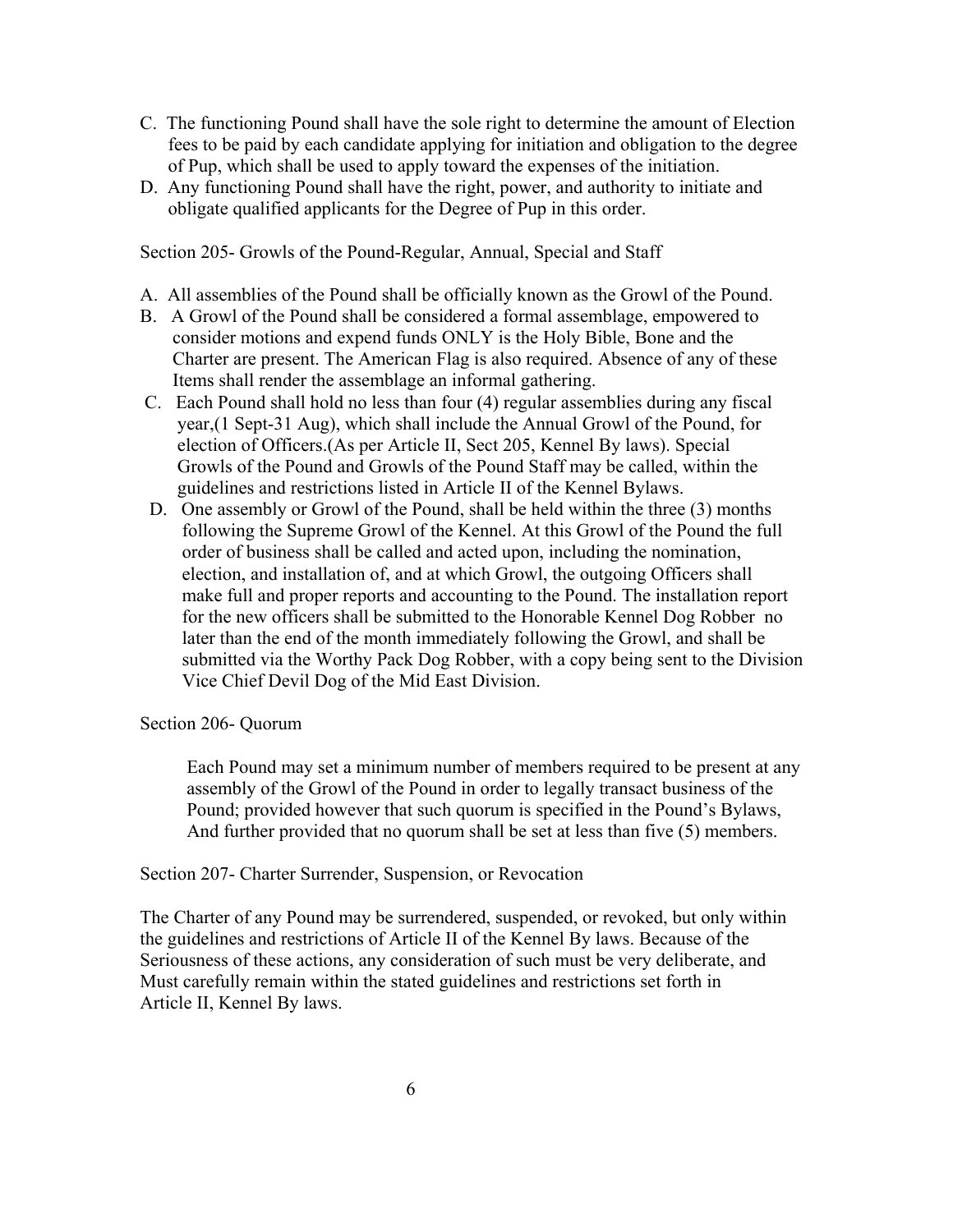Section 208 Eligibility to hold office

All members of a Pound shall be eligible for election, or appointment to any office in the Pound, subject however to the following limitations and restrictions:

- A. The Pound keeper must have the degree of Devil Dog or Pedigreed Devil Dog, with the degree of Pedigreed Devil Dog being preferred.
- B. It is preferable that the Pound Dog Robber has the degree of Devil Dog or . Pedigreed Devil Dog.
- C. To be eligible for an appointed office, a Pup must have been a faithful Pup for at least one full calendar year. This restriction may be waived ONLY when the fifth person making an application for a Pound Charter is a Pup, who may be a proper charter applicant, and the Pup charter applicant may hold any appointed office in the Pound other than that of the Pound Dog Robber. A Pup will not be eligible to hold any elective office in the Pound.
- D. All officers must be currently paid up in membership dues in the Marine Corps League and in the Order
- E. Any officer permitting their membership dues and good standing in the Marine Corps Leaguer in the Order to lapse (during their term in office) shall forthwith surrender their office and the office shall be declared vacant.
- F. Normally any nominee for any Elective office must be present at the time when their name is placed in nomination and shall be willing to accept the office. If a nominee cannot be present for a valid reason, all care must be taken to Ensure that they will accept the responsibilities of the office, if elected.

Section 209- Elected and Appointed Pound Officers-Pound Staff

- A. Elected- There will be seven (7) elected officers of the Pound. They are Pound Keeper, Senior Vice Pound keeper, Junior Vice Pound Keeper, Pound Smart Dog, Pound Dog Trainer, Pound Police Dog, and Pound Mad Dog.
- B. Appointed- The appointed officers of the Pound shall be the Pound Dog Robber, Pound Watch Dog, and the Pound Barking Dog, and other such subordinate officers as the Pound Keeper may choose to appoint. It is preferable that the Pound Keeper-elect makes all appointments immediately following the election so as to permit the installation of the Appointed Officers with the Elected Officers. The appointed officers shall serve only at the convenience and pleasure of the Pound Keeper, and the term of Office shall terminate simultaneously with that of the Pound keeper.
- C. Board of Trustees- After a Pound is incorporated, the Pound Board of Trustees shall consist of the elected Pound Officers and the Junior Past Pound Keeper. The Pound Dog Robber will be an ex-officio member of the Pound Board of Trustees, without a vote. The Pound Board of Trustees, under the supervision of the Pound Keeper, shall administer the business, execute the policies, and enforce the laws and regulations of the MODD, the North Carolina Pack and the Pound, between the Growls of the Pound.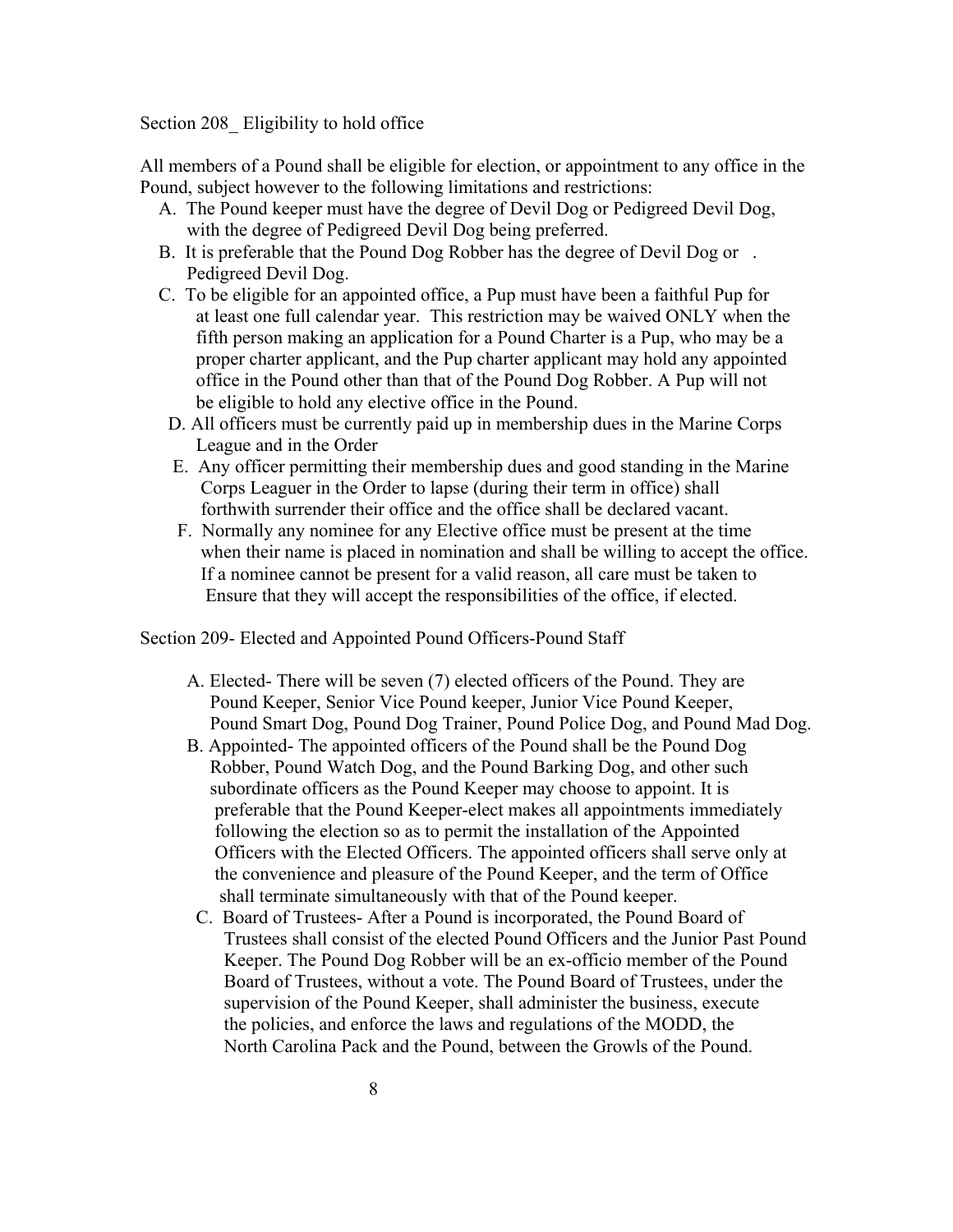- D. Minimal Memberships- With Pounds having minimal membership, the following officers must be chosen: Pound Keeper, Pound Dog Robber, Pound Smart Dog, Pound Dog Trainer, Pound Police Dog, Pound Dog Trainer, Pound Police Dog, Pound Mad Dog, and Pound Watch Dog, with no objection to a member holding more than one additional office, exclusive of the Pound Keeper, who shall be limited to that office alone
- E. Succession in office- Pound Officers may succeed themselves in office as many Additional terms as they may be elected or appointed.

Section 210- Election of Officers

- A. At the annual Growl of the Pound held within the three (3) months following the Supreme Growl of the Kennel (Sept, Oct or Nov) n the officers of the Pound shall be nominated, elected, and installed (Sect 205)
- B. All nominations for elective office shall be made from the floor.
- C. The elected officers shall be chosen by voting in accordance with Article II Section 214 of the Kennel By laws.
- D. The ballots may be cast for the full slate of officers or may be cast for each office, in sequence.
- E. Should the Pound fail to nominate for any office, after election of officers The Pound keeper–elect shall appoint an eligible member of the Pound to the office for which no nomination was made.
- F. The Pound Police Dog will permit no person to enter or leave the Growl while the Pound Officers are being nominated or elected.

Section 211- Vacancy in Office

- A. In case of any elective or appointed office (Except that of Pound keeper) declared vacant during the current term of office, the pound keeper with the approval of the Pound staff, shall appoint promptly a successor for the uncompleted term of office.
- B. In case the vacant office is that of the Pound keeper, the Senior Vice Pound keeper shall assume the title and all rights and privileges of the office of Pound keeper for the uncompleted term thereof. The Pound shall immediately fill the office of Senior Vice Pound keeper by election.
- C. In case the vacancy in the office of Pound Keeper occurs in a Pound not Having a Senior Vice Pound keeper, the Pound shall immediately fill the office of Pound keeper by election.
- D. Pound offices shall be declared vacant for any of the following reasons:
	- 1. The Pound Officers permit themselves to become in arrears in their Membership dues or lose their status as a member in good standing in either the Marine Corps League or this Order.
	- 2. The Pound Officer absents themselves from two (2) consecutive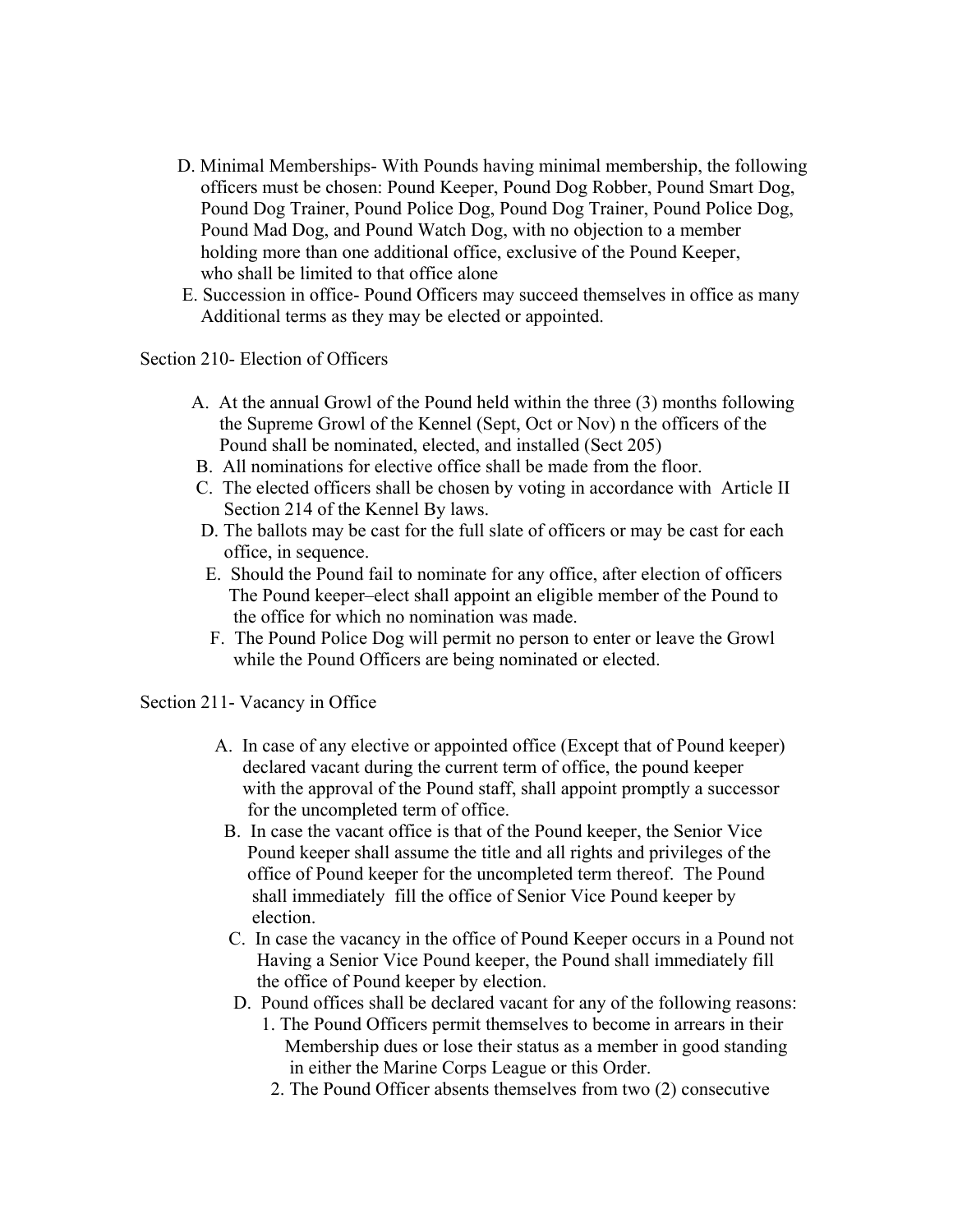Growls of the Pound without valid reason.

3. For any other just cause or reason.

Section 212\_ Voting

- A. Each and every member of the Pound present at the Growl and in good standing in the Marine Corps League and this order shall have one (1) vote.
- B. Election of candidates for membership or for office can be by secret ballot.
- C. On all other voting on Pound business shall be by voice vote, unless any two, (2) or more members present and eligible to vote may call for a secret vote on any matter.

Section 213- Initiation

- A. Approved and qualified candidates to the Degree of Pup may be initiated at any Growl of the Pound.
- B. Subject to the provisions of Article IV, Section 416 (B) and Article I, Section 101 (F) of the Kennel By laws, only a properly chartered and functioning Pound shall have the authority to confer the Degree of Pup.

Section 214- Certification

- A. The Pound Dog Robber shall. No less than thirty (30) days prior the Growl of the Pack, at which initiation and obligation of candidates will be held, certify to the Worthy Pack Dog Robber the names of all qualified candidates from the Pound who are eligible for initiation and obligation to the higher degree.
	- B. Within the period of thirty (30) days after the initiation and obligation of the candidates, the Worthy Pack Dog Robber shall report to the respective Pound Dog Robber the disposition of the application(s).
	- C. In the case of a Pup or Devil Dog seeking to advance to a higher degree at the Supreme Growl of the Kennel, the Pound Dog Robber makes certification to the Honorable Kennel Dog Robber via the Worthy Pack Dog robber in accordance with Article IV, Section 416 of the Kennel By laws. All applications for candidates for the degree of Pedigreed Devil Dog must be approved by the Worthy Pack Dog Robber, in accordance with Article VI, Section 604, of the Kennel By laws.
	- D. Comply with Article I, Section I0I, para C&D, where a letter from the Pound Dog Robber and/or the Pound Keeper certify the candidate has Served faithfully for a period of at least one (1) year in current degree.

Section 215 Acts of the Pound

In all the acts, actions, and activities of the Pound, it shall babied by and conform to The Bylaws of the North Carolina Pack, the Constitution, bylaws, and Ritual of the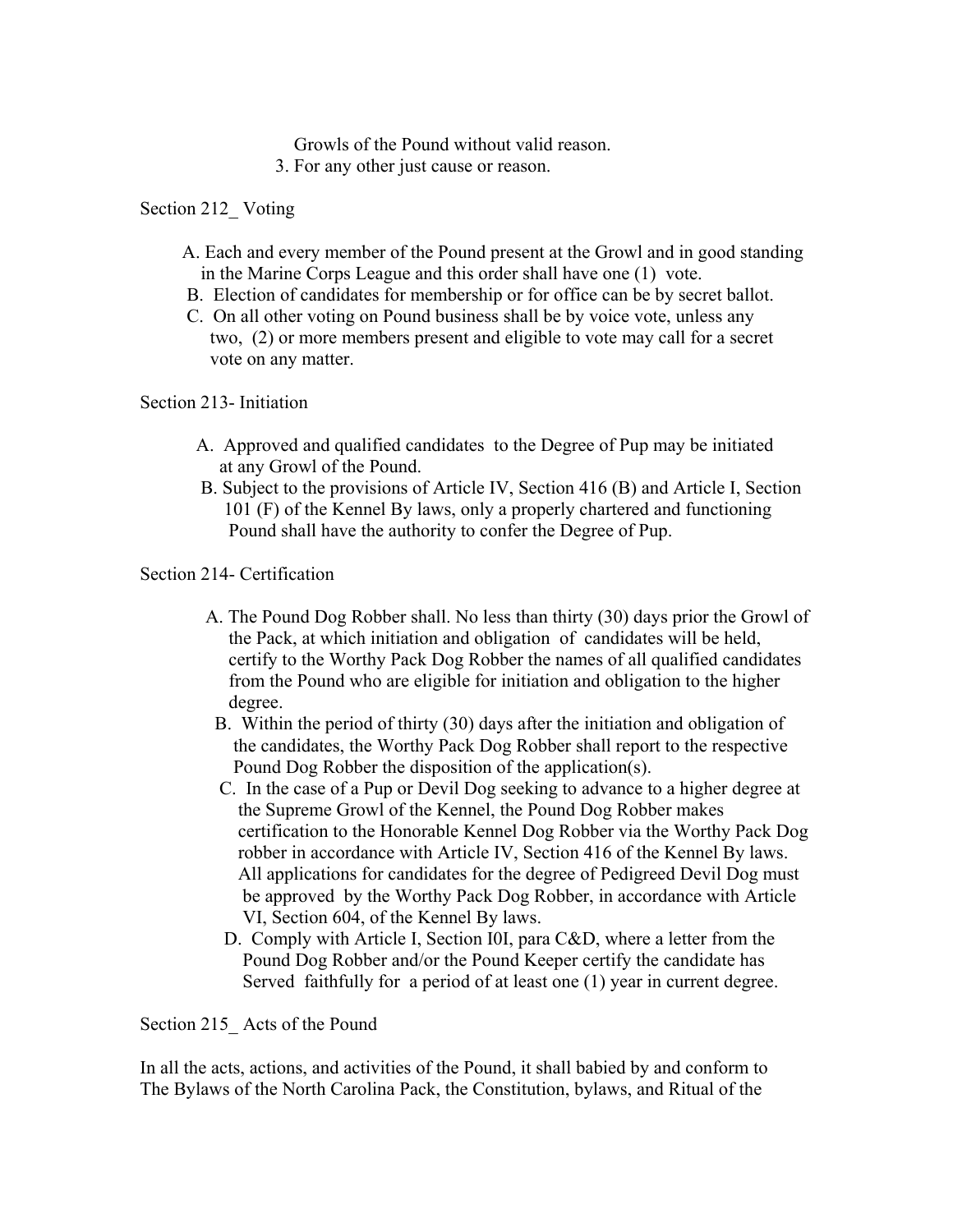Military Order of the Devil Dogs, Inc, and the constitution, by laws, rules and regulations of the Marine Corps League.

Section 216- Pound default

If a Pound is in default, as defined by the Kennel By laws, no dog of that defaulted Pound may serve as a Kennel or Pack Officer. Notification of any Pound without an installation report should appear in the Spring edition of the Woof-O-Gram.

Section 217- Order of business

The order of business for any Growl of the Pound shall be:

- 1. Opening ceremony
- 2. Roll call of Officers
- 3. Reading or publishing Minutes of the previous Growl(s)
- 4. Memorial service
- 5. Unfinished business: Officers' and committee report
- 6. New business: Resolutions, nomination, election and installation of Officers.
- 7. # Initiation of candidates to the Degree Pup
- 8. # Obligation of candidates to the Degree of Pup
- 9. \* Good of the Order, including announcement of the next Growl
- 10. Closing ceremony
- # At the Growl of the Pound, initiation and obligation of candidates shall be under the jurisdiction of the current Pound Keeper and Staff.
- -At the discretion of the Pound Keeper, a recess of the Growl may be called during the order of business, under" Nomination, Election, and Installation of Officers," (to allow time for a caucus) ; and/or before the Order of business, good of the Order" (to allow time to congratulate the new Officers").

10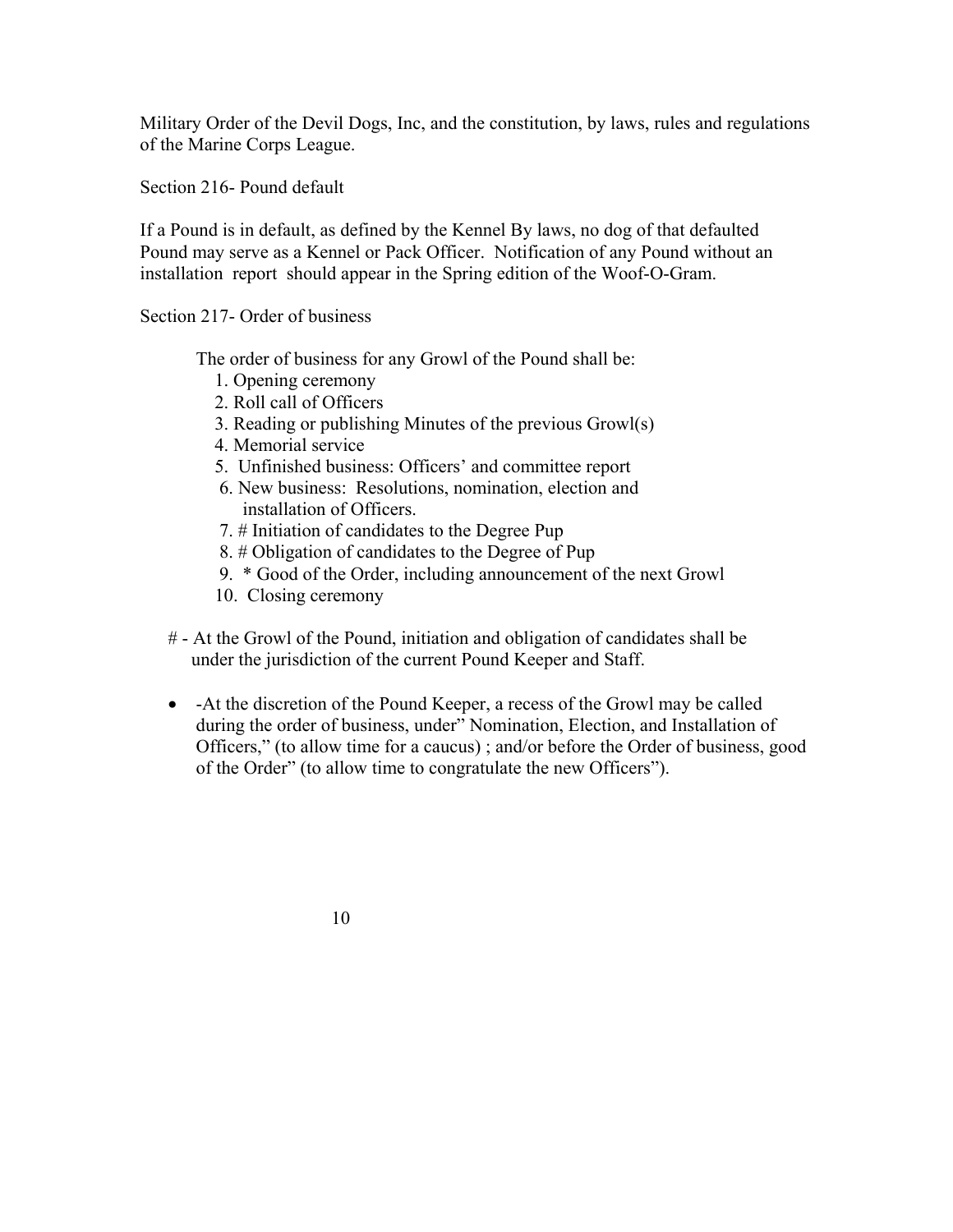### ARTICLE III- THE PACK

Section 301- Pack, definition

- A. The Pack of the Military Order of the Devil Dogs shall correspond in character and function in the Order as does the Department in the organization of the Marine Corps League.
- B. This Pack shall be known as the North Carolina Pack.
- C. To be eligible for membership in the North Carolina Pack, a member of the Order must be in good standing in the Marine Corps League and in this Order, with their membership dues in both organizations currently paid. Any member of a Pound in North Carolina Pack is automatically a member of the
	- . Pack. In accordance with Article III, Section 308 of the Kennel By laws, a Kennel stray residing within the boundaries of North Carolina may function as a member of the North Carolinas Pack, including eligibility to hold Elective and Appointed offices with the approval of the North Carolina Pack Staff.
- D. The North Carolina Pack, shall be the official representative of the Kennel within the limits of the State of North Carolina.

Section 302 – Authority of the North Carolina Pack

- A. The North Carolina Pack, having been formally instituted, presented with its Charter and having installed its Officers, is a functioning Pack of the Order. It shall have full power and authority and be entitled to all rights and Privileges of a constituent Pack of the Order in the MODD.
- B. The North Carolina Pack shall have jurisdiction over all Pounds chartered within the State of North Carolina and the membership thereof.
- C. The North Carolina Pack shall have the right, power, and authority to initiate and obligate qualified candidates for the Degree of Devil Dog (and by exception as allowed in Article I of the Kennel By laws, to the Degree of Pup) In this order.
- D. The North Carolina Pack shall have the sole right to determine the amount of Election Fees to be paid by each candidate applying for initiation and obligation to the Degree of Devil Dog and to the degree of Pup for those candidates who will be initiated at a Growl of the Pack. The election fees shall be used to apply toward the expense of the initiation.
- E. The North Carolina Pack shall have the sole right to determine the Amount of Pack membership dues to be assessed each member annually.
- F. Qualified candidates for the Degree of Pup, and in special cases for Degree of Pedigreed Devil Dog, may also be obligated and initiated At the Growl of the Pack, but only with the provisions and restrictions of Article I, Section 101 of the Kennel By laws.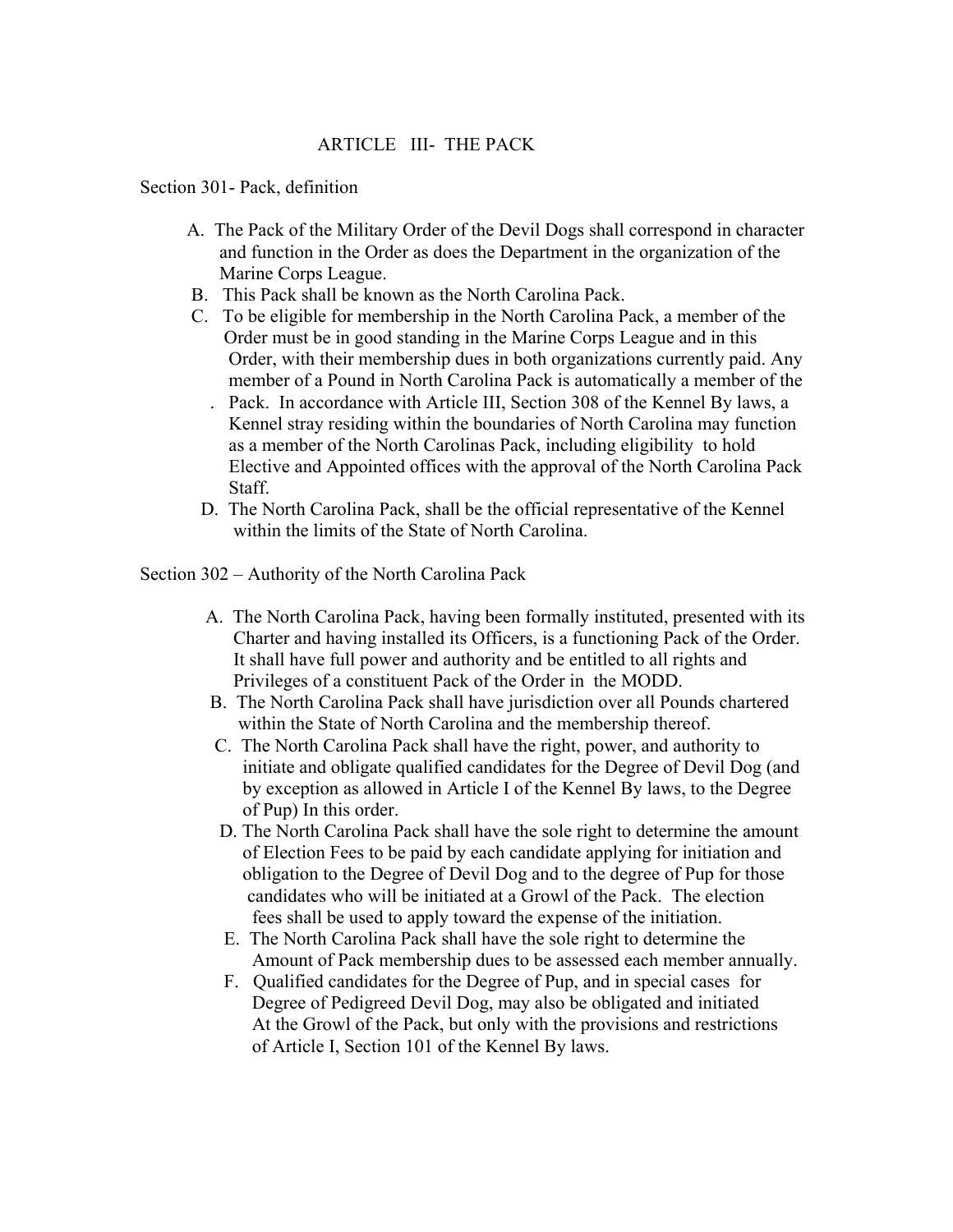#### Section 303 \_ Growl of the Pack

- A. All assemblies of the Pack shall be known as a Growl of the Pack, and any assembly of the Pack Staff shall be known as the Growl of the Pack Staff.
- B. The assembly place of the Pack shall be known as the Den.
- C. All Growls of the Pack shall be considered a formal assemblage. Empowered to consider motions and expend funds ONLY if the Holy Bible, the Bone, and the Charter are present. The American Flag is also required by Article XII of the Kennel By laws. Absence of any of these articles shall render the assemblage an informal gathering.

Section 304- The Grand Growl of the Pack

- A. The North Carolina Pack shall hold one annual Growl, to be known as the Grand Growl of the Pack, at which time the Pack shall transact all pertinent. business, nominate, elect, and install officers for the ensuing year, obligate and initiate approved candidates to the appropriate degree., and shall participate in such other proper activities as may be desirable. The Grand Growl of the Pack will normally be held in concert with and at the time and place of the Annual Convention of the Marine Corps League, Department of North Carolina.
	- B. Should the Pack encounter extreme difficulty scheduling the Grand Growl of the Pack in concert with the Department Convention, the Worthy Pack Leader will so inform the Honorable Chief Devil Dog, in writing, of the circumstances and will provide an alternate time and place for the Grand Growl of the Pack for the Honorable Chief Devil Dog's approval.

Section 305- Special and other Growls of the Pack & the Pack Staff

- A. All other Growls of the Pack or the Pack Staff may be called at the discretion of the Worthy Pack Leader. A special Growl of the Pack may be called by the written request of five (5) members of the Pack, addressed to the Worthy Pack Leader, and giving the reason for the call of the Special Growl.
- B. The Worthy Pack Leader shall thereupon issue a call for such Growl, setting the time and place thereof. Notice of such time and place shall be mailed not less. than ten (10) days prior to the date fixed. For a Growl of the Pack, notices by mail shall given to the Pound Keepers and Dog Robbers of the several Pounds comprising the Pack and to the Pack Officers. For a Growl of the Pack Staff, notices by mail shall be sent/given to the Pack Staff.
- C. At the discretion of the Pack, it may hold an initiation of qualified candidates And rite of Obligation for the appropriate degree at a regular Growl of the Pack, In addition to the Grand Growl of the Pack.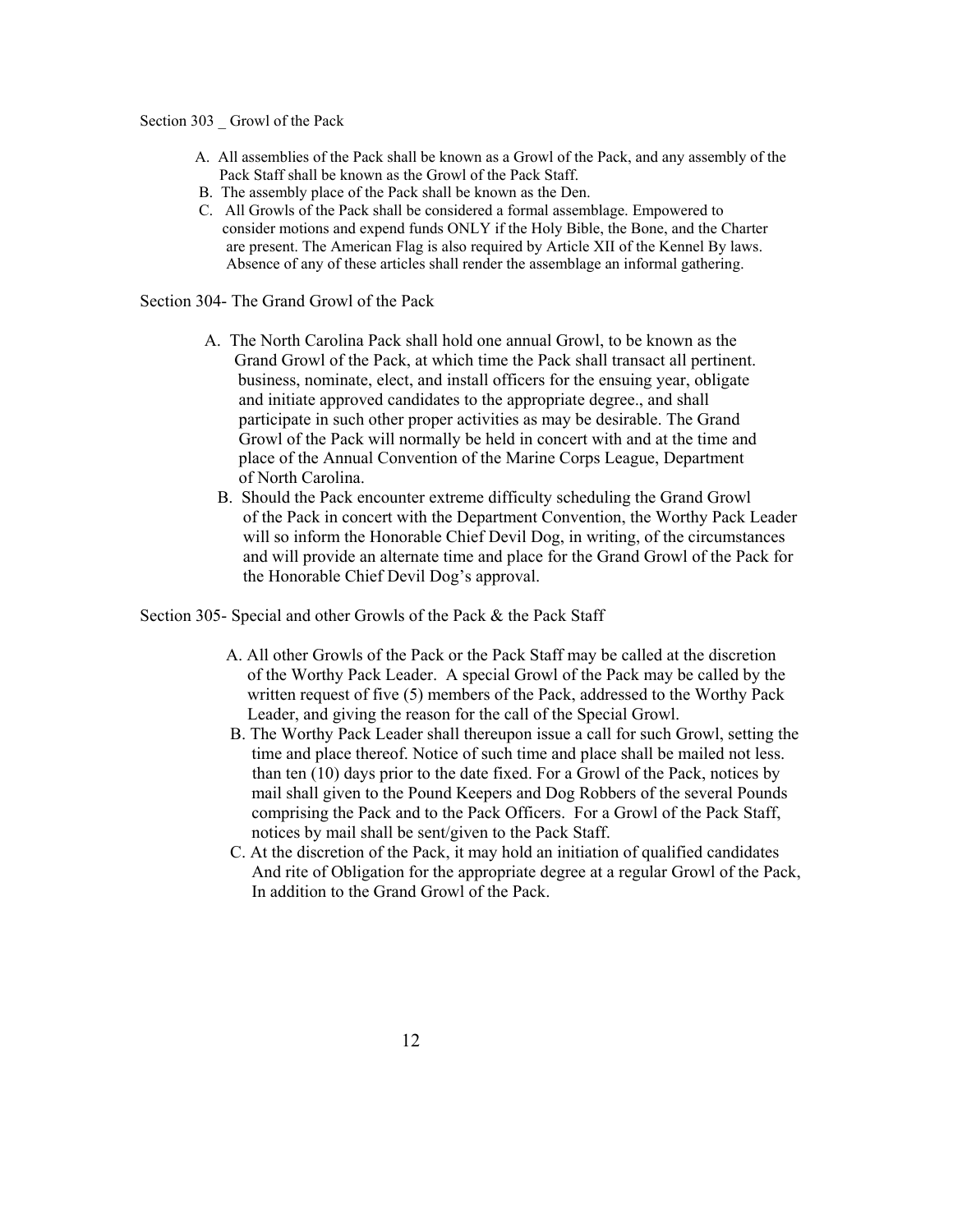Section 306 – Quorum

- A. A quorum for any regularly scheduled Growl of the Pack or the Pack Staff Shall be those members present who are in good standing.
- B. The quorum for a special Growl of the Pack shall be a minimum of three (3) members from at least one-half of the Pounds within the Pack and at least one half (1/2), of the Pack Staff.

Section 307 – Charter Surrender, Suspension, or Revocation

 The Charter of the Pack may be surrendered. Suspended, or revoked, but only within the guidelines and restrictions of Article III of the Kennel By laws. Because of the seriousness of these actions, any consideration of such must be very deliberate , and must carefully remain. within the stated guidelines and restrictions.

Section 308 – Eligibility to office

- A. All members of the several Pounds and strays, comprising the membership of the North Carolina Pack and holding the Degree of Devil Dog or Pedigreed Devil Dog shall be eligible to any office of the Pack, subject however to the following limitations and restrictions.
- B. The Worthy Pack Leader must be a Pedigreed Devil Dog. An exception to this requirement may be made only within the provisions of Article III of the Kennel by laws. The Worthy Senior Vice Pack Leader should also be a Pedigreed Devil Dog to allow for an orderly succession to Worth Pack Leader, in the unlikely event that it is required.
- C. All Officers must be currently paid up in their membership dues in the Marine Corps League and the order.
- D. Any Officer permitting their membership dues and good standing in the Marine Corps League or in the Order to lapse, shall forthwith surrender their office and the office will be declared vacant.
- E. Any nominee for any elective office must be present at the time their name is placed in nomination. If the nominee cannot be present for valid reasons, all care must be taken to insure that they will accept the duties and responsibilities of said office if elected.

Section 309 - Elected & Appointed Officers- Pack Staff

- A. Elected Officers- The seven (7) Elected Officers of the Pack shall be the Worthy Pack Leader, Worthy Senior Vice Pack Leader, Worthy Junior Vice Pack Leader, Worthy Pack Smart Dog, Worthy Pack Dog Trainer, Worthy Pack Police Dog and Worthy Mad Dog.
- B. Appointed Officers- The appointed Officers of the Pack shall be the Worthy Pack Dog Robber, Worthy Pack Watch Dog, and the Worthy Pack Barking Dog and such other subordinate officers as the Worthy Pack Leader may choose to appoint. It is preferable that the Worthy Pack Leader- elect make position appointments immediately following the elections, so as to permit the formal installation of the full staff of Officers. With the exception of the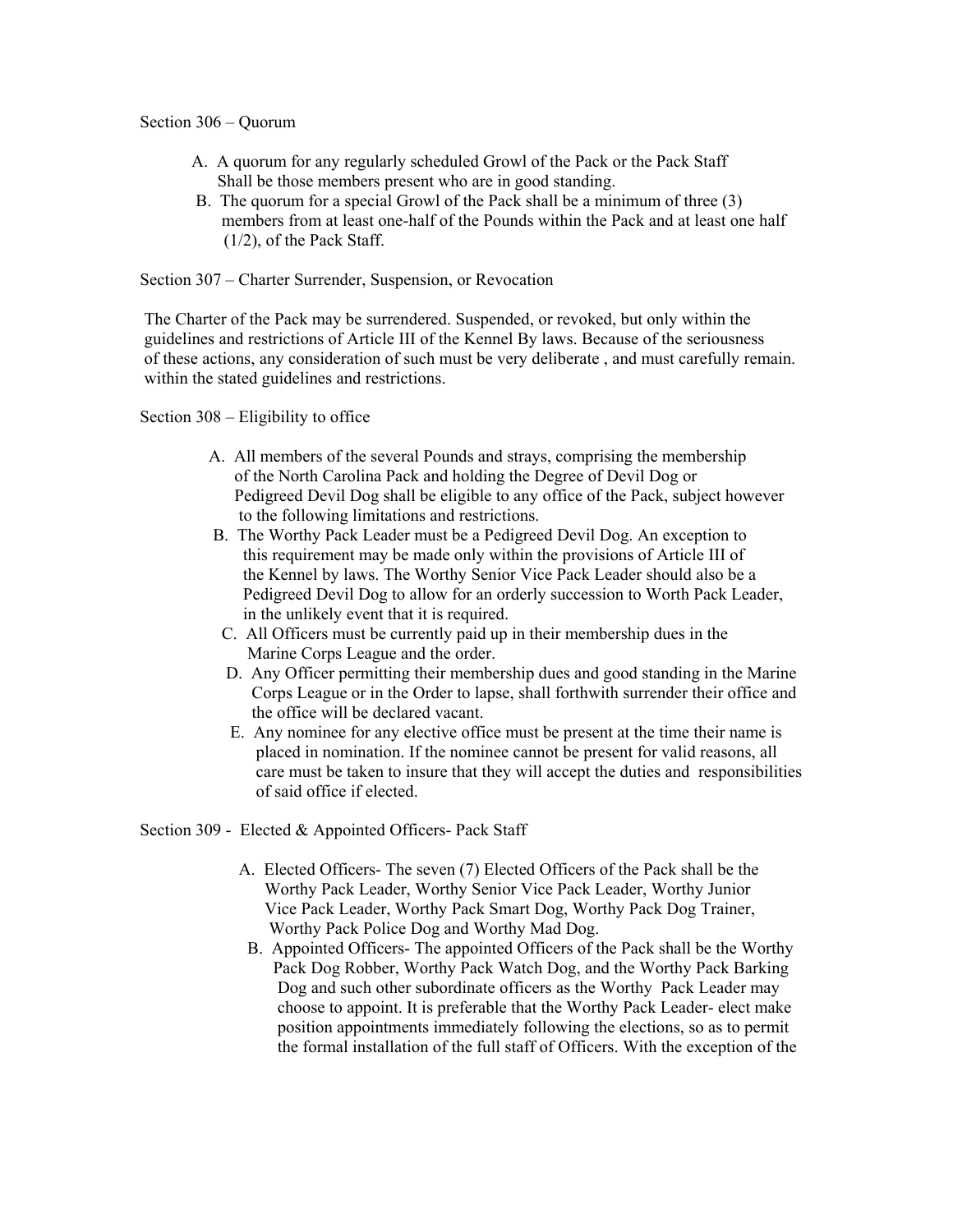Worthy Pack Dog Robber, the appointed Officers shall serve only at the convenience and pleasure of the Worthy Pack Leader. And their term of office, will terminate simultaneously with that of the Worthy Pack Leader.

- C. Pack Board of Trustees- After the Pack is incorporated, the Worthy Pack Board of Trustees shall consist of the Elected Pack Officers and the Worthy Junior Past Pack Leader. The Worthy Pack Dog Robber will be an ex officio member of the Pack Board of Trustees, without a vote. The Worthy Pack Board of Trustees, under the supervision of the Worthy Pack Leader shall administer the business, execute the policies and enforce the laws and regulations of the Military Order of the Devil Dogs, and the North Carolina Pack , between Grand Growls of the Pack.
- D. Pack Staff The Worthy Pack Staff shall consist of all elected officers, Together with the Worthy Pack Dog Robber, the Worthy Pack Watch Dog and the Worthy Barking Dog. All Worthy Past Pack Leaders shall be ex officio members. In the absence of a Pack Board of Trustees, the Worthy Pack Staff, under the supervision of the Worthy Pack Leader, shall Administer the business, execute the policies, and enforce the laws and Regulations of the Military Order of the Devil Dogs and the North Carolina Pack, between Grand Growls of the Pack.

Section 310- Election of Pack Officers

- A. At the Grand Growl of the Pack, the annual nomination, election, appointment and installation of Officers for the ensuing year shall take place.
- B. All nominations for elective offices shall be from the floor.
- C. Elected Officers may be chosen by secret ballot.
- D. The ballot may be cast or the full slate of officers or may be cast for each office in sequence.
- E. Should the Pack fail to nominate for any elective office, .after the elections of Officers, the Worthy Pack Leader-elect should appoint an eligible member to the office for which no nomination has been made.
- F. The Worthy Pack Police Dog will allow no person to enter or leave the Den while the Worthy Pack Officers are being nominated and/or elected.

Section 311 – Duties, Tenure, and Authority of Pack Officers.

 A. The Worthy Pack Leader- shall preside at all Growls of the Pack, Growls of the Pack Staff , and at all Pack initiations. It shall be the Pack Leader's duty to require the observance of and obedience to all laws, rules and regulations not in conflict with the Constitution and by laws of the Order and the Marine Corps League. The Pack Leader may appoint other officers and committees as deemed necessary. The Pack Leader shall issue the call for all Growls of the Pack as deemed necessary. The Pack Leader shall be the custodian of, along with the Worthy Pack Dog Robber, all monies, property, securities and records of the Pack, perform such other duties and issue such other orders as are necessary and proper for the harmonious and efficient functioning of the Military Order of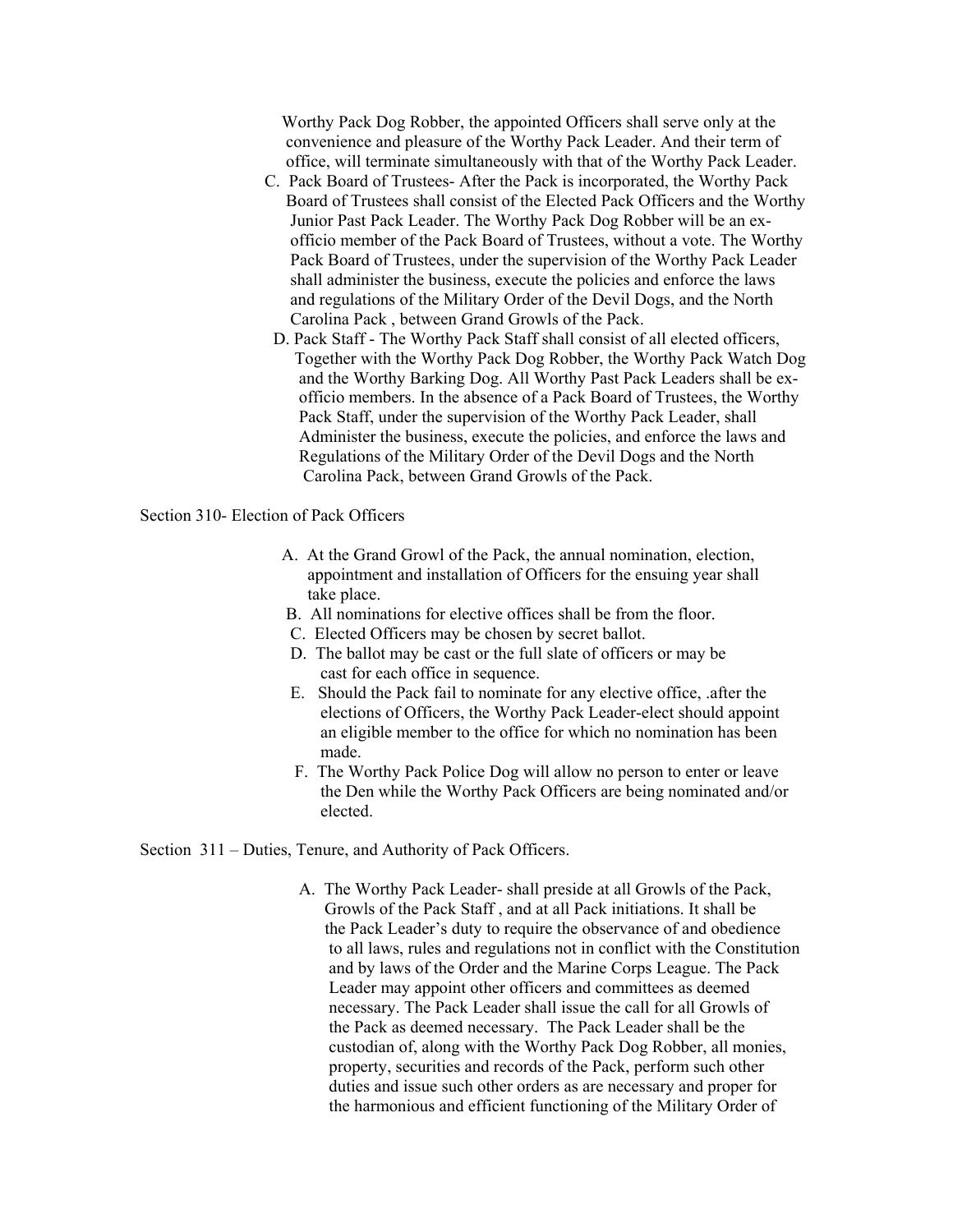Devil Dogs, the constituent units thereof, and the membership in the Order.

- B. The Worthy Senior Vice Pack Leader- shall assist the Worthy Pack Leader, shall preside at the Growls of the Pack, Growls of The Pack Staff and all Pack initiations in the absence of the Worthy Pack Leader, or at the Pack Leader's request, and shall be responsible to the Worthy Pack Leader for the growth and expansion of the Pack and the Pounds, and shall perform such other duties for the good of the North Carolina Pack and the Military Order of the Devil Dogs, as the Worthy Pack Leader may direct.
	- C. The Worthy Junior Vice Pack Leader- shall assist the Worthy Pack Leader and the Worthy Senior Vice Pack Leader, shall be responsible for all activities seeking to increase the revenues for the Pack, and for the supervision of all entertainment and amusement provided at all Growls of the Pack, and shall perform such other duties as the Worthy Pack Leader may desire.
	- D. The Worthy Pack Smart Dog- shall interpret and explain the Pack By laws and all rules and regulations established by the Pack, the Pack Staff, or the Worthy Pack Leader, when requested. Such interpretation and explanation shall not be binding, unless, and until approved by the Pack in session, or by the Pack Board of trustees, in between Growls of the Pack..
	- E. The Worthy Pack Dog Trainer- shall administer to the spiritual Needs of the Military Order of the Devil Dogs, and shall prepare And conduct suitable Memorial services at each Grand Growl of The Pack , shall supervise the welfare and relief programs of the Military Order of the Devil Dogs, shall inform and assist all Pound Dog Trainers in the proper performance of their duties in Their Pounds, and shall perform such other duties as the Worthy Pack Leader may direct.
	- F. The Worthy Pack Police Dog- shall maintain order and decorum In all Growls of the Pack, shall expel from any Growl any Dog that exceeds the bounds of decency, or creating a disturbance or hindering the orderly conduct of the Growl, shall collect all fines during a Growl, shall perform such other duties as the Worthy Pack Leader may direct.
	- G. The Worthy Pack Mad Dog The public and private initiation of candidates to the Degree of Devil Dog (and Pup when that Degree is under the supervision of the Grand Growl) shall be under the direction and supervision of the Worthy Mad Dog. Additional aides may be requested and designated by the Worthy Pack Mad Dog with the approval of the Worthy Pack Leader. Such initiation shall be in a manner that is entertaining and impressive with due regard to the well being and safety of the candidate. The initiation should not be repulsive or against the dignity or modesty of the candidate. Other duties shall be performed in line with the office as the Worthy Pack Leader may direct.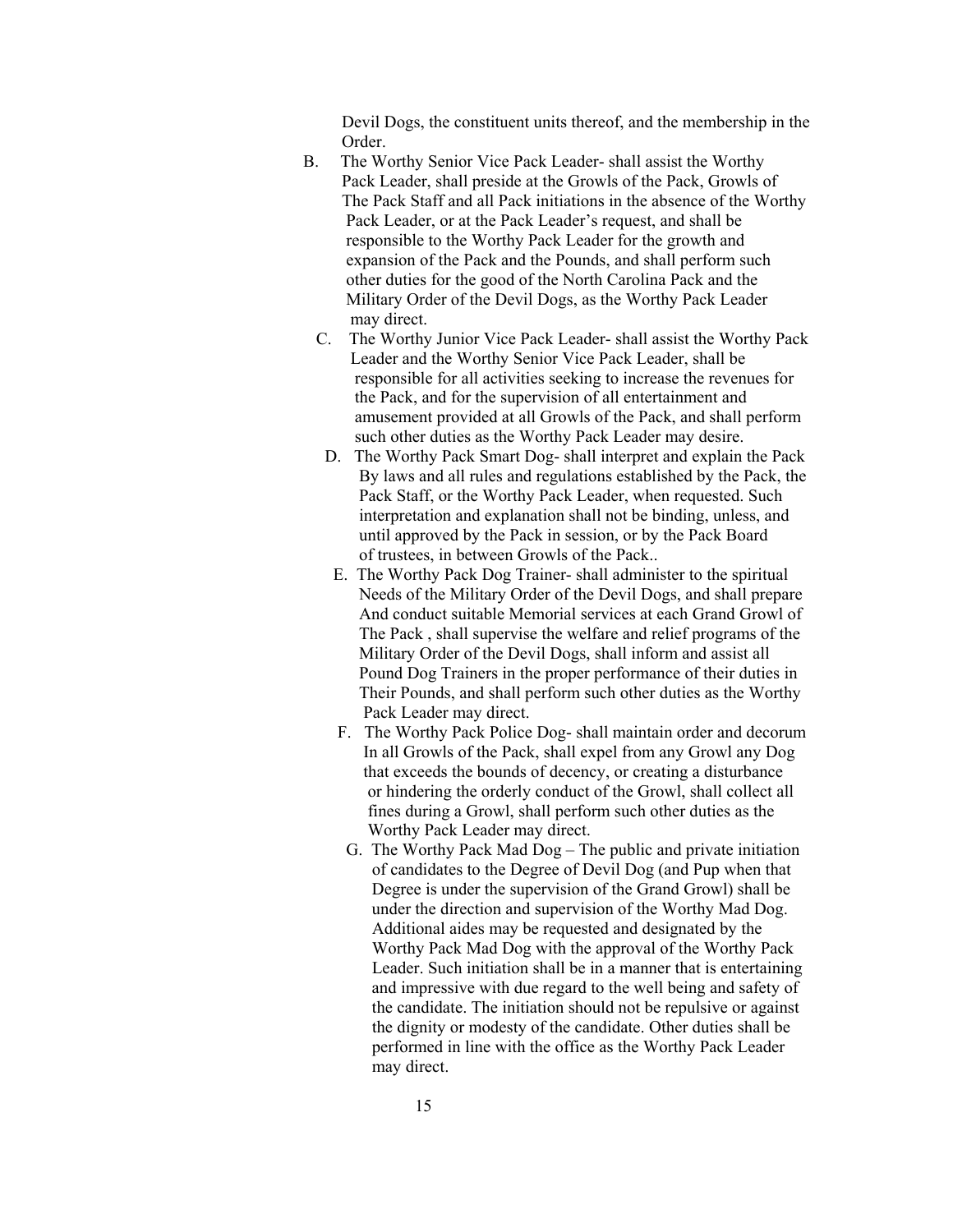- H. The Worthy Pack Dog Robber- shall be responsible to the Worthy Pack Leader and the Pack for all records and accounts of the Pack, shall keep a brief but proper record of all pertinent minutes of all Growls of the Pack, Growls of the Pack Staff and shall be the joint custodian with the Worthy Pack Leader, of all monies, property, securities and records of the Pack. They shall be kept on deposit in a reputable bank , all monies and securities of the Pack and shall make all disbursements for all accounts owing when approved by proper authority. They shall keep an accurate and current file on all members of the Order. They shall perform such duties customarily executed by recording secretaries, financial secretaries and treasurers, They shall make a full and correct accounting and report., including financial statements to each Grand Growl of the Pack and at such times as may be directed by the Worthy Pack Leader or the Board of Trustees. They hall forward an up-to-date financial report to all members of the Pack staff, all Pound keepers, all Pound Dog Robbers, annually, and they shall perform such other Duties as assigned by the Worthy Pack Leader. If for any reason, the Worthy Pack Dog Robber will not continue in the office, all records and accounts will be transferred to successor within thirty (30) days.. The Worthy Pack Dog Robber shall be appointed from the ranks of qualified Pedigreed Devil Dogs or Devil Dogs who are knowledgeable in the administrative affairs and duties of the MODD.
	- I. The Worthy Pack Watch Dog- shall guard the portals of the Pack Den at all times, Permitting no one to enter or leave without proper authority, and shall be Responsible to the Worthy Pack Leader for the worthiness and eligibility of every Person present at any Growls of the Pack, **shall assist the Worthy Pack Police Dog In collection of fines and shall perform other such duties as the Worthy Pack Leader may direct.**
	- **J. The Worthy Pack Barking Dog- shall supervise and direct all publicity and Public relations of the North Carolina Pack, shall perform the functions commonly executed by a Public Relations Director. Shall perform and assist all Pound Barking Dogs in such a manner as to insure a uniform and effective public relations program, and shall perform such other duties as the Worthy Pack Leader may direct.**

**Section 312- Vacancy in Office** 

- **A. If any elected or appointed office (Except that of the Worthy Pack Leader) shall be declared vacant during the fiscal year, the Worthy Pack Leader, with the approval of the Pack Board of Trustees, shall appoint promptly a successor for the uncompleted term of office.**
- **B. In case the vacant office, be that of the Worth Pack Leader, the Worthy Senior Vice Pack Leader will assume all the titles, rights and privileges of the office of the Worthy Pack Leader for the uncompleted term thereof. The Worthy Pack Board of Trustees shall then immediately fill the Office of the Worthy Senior Vice Pack Leader.**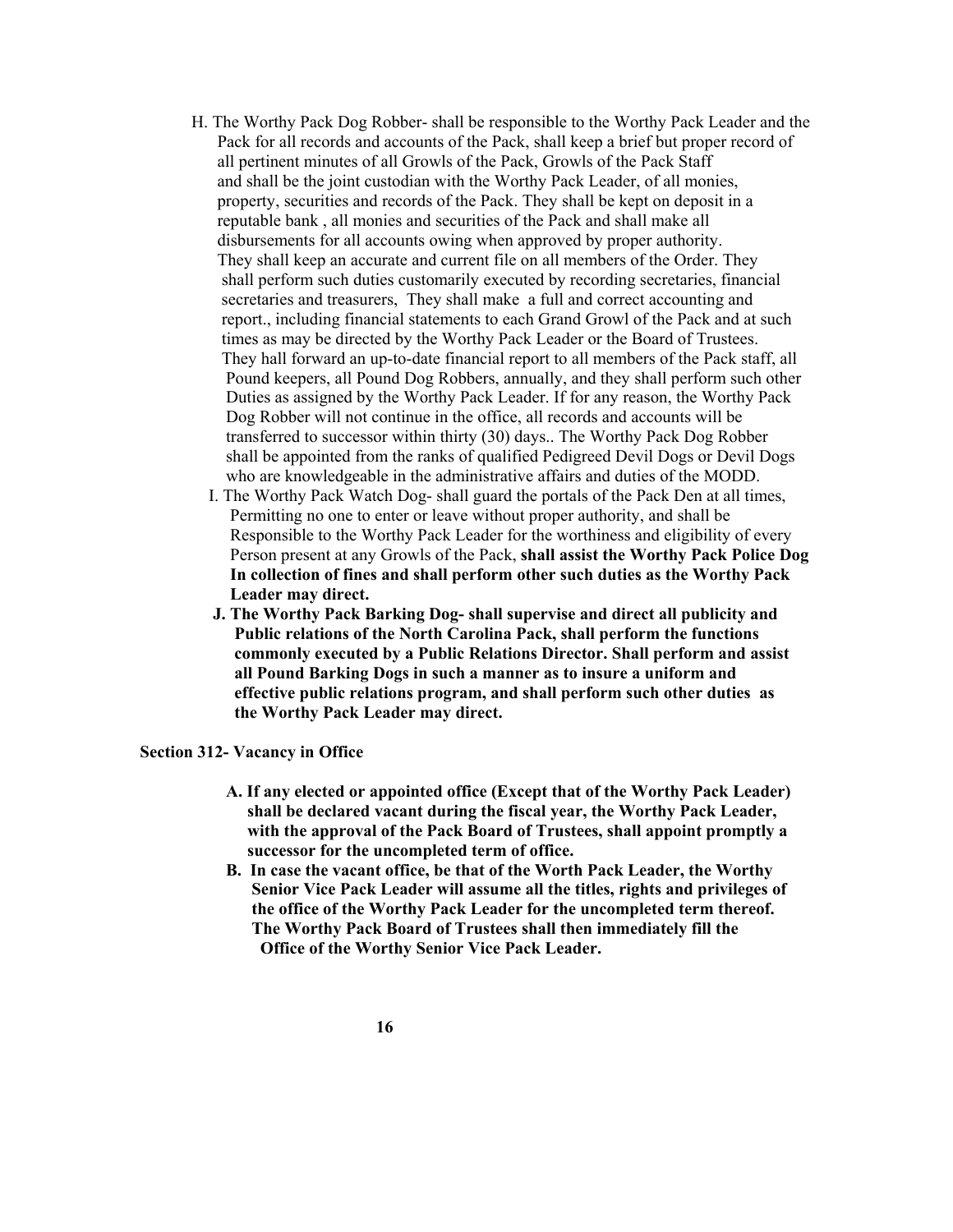- **C. Pack offices shall be declared vacant for any of the following reasons:** 
	- **(1) The Pack Officers permit themselves to become in arrears in their**  me**mbership dues in the Order and/or the Marine Corps League, and /or lose their status as a member in good standing in the Order and/or the Marine Corps League.**
	- **(2) Any Pack Officer who is absent from two (2) consecutive Growls of the Pack and/or the Pack Staff without being excused.**
	- **(3) For any other just cause or reason.**

**Section 313- Voting** 

- **A. Each and every member of the Pack present at a Growl of the Pack and** is in good standing in the League and this Order shall have **one (1) vote.**
- **B. Election of candidates for membership or for the office may be by secret ballot.**
- **C. All other voting on Pack business shall be by voice vote.**
- **D. Ten (10) or more members present and eligible to vote may call for a secret ballot on any matter.**

**Section 314- Initiation** 

**Approved candidates for the Degree of Devil Dog shall be initiated in accordance with Article III, Section 305 of the Kennel by laws.** 

> **A. Subject to the provisions of Section 416 (B), and section 101 (F) of the Kennel, only a properly chartered and functioning Pack shall have the authority to confer the Degree of Devil Dog.**

**Section 315 – Acts of the Pack- In all the acts, actions and activities of the Pack, it Shall abide by and conform to the Constitution, By laws and Ritual of the Military Order of the Devil Dogs, and the Constitution, By laws and regulations of the Marine Corps League.** 

**Section 316 – Order of business** 

- **A. The order of business of the Grand Growl of the Pack shall be:** 
	- **(1) Opening ceremony**
	- **(2) Roll call of Officers**
	- **(3) Publishing of minutes of the previous Growl**
	- **(4) Memorial services**
	- **(5) Old business: Officer & committee reports**

### **Other old business**

 **(6) New business: Resolutions** 

 **Other new business** 

### **Nominations, Elections and installation of**

### **Officers**

- **(7) Good of the order**
- **(8) Closing ceremony**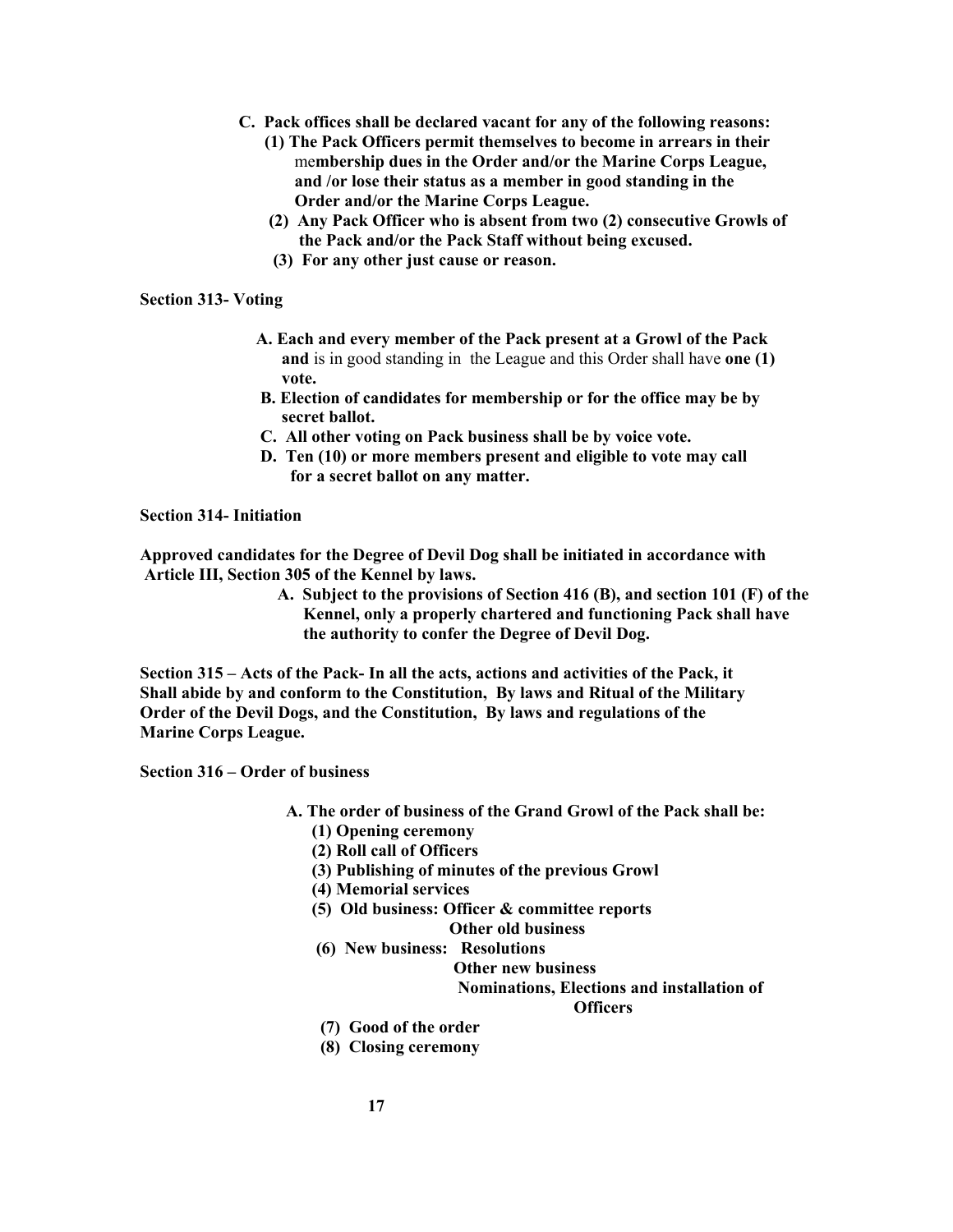**At the discretion of the Worthy Pack Leader, a recess of the Grand Growl of the Pack May be called during the Order of Business "Nomination, Election, and installation of Officers", "to allow for a caucus), and/or before the order of business "Good of the Order", (to allow for the congratulations to the new officers). Nomination, election and installation of Officers are under the direction and jurisdiction of the retiring Worthy Pack Leader and past Worthy Pack Staff.** 

- B. Any session of any other Growl of the Pack Staff, shall use the Following order of business:
	- (1) Opening ceremony
	- (2) Roll call of Officers
	- (3) Recording of the minutes of the session
	- (4) Conduct the business for which the session was called
		- (5) Closing ceremony

The minutes of any session of the Growl of the Pack and/or Growl of the Pack Staff may Be called up for attention and action at the next Grand Growl of the Pack under the Order of Business "Reading and/or publishing of the minutes of the previous Growl (s)"

18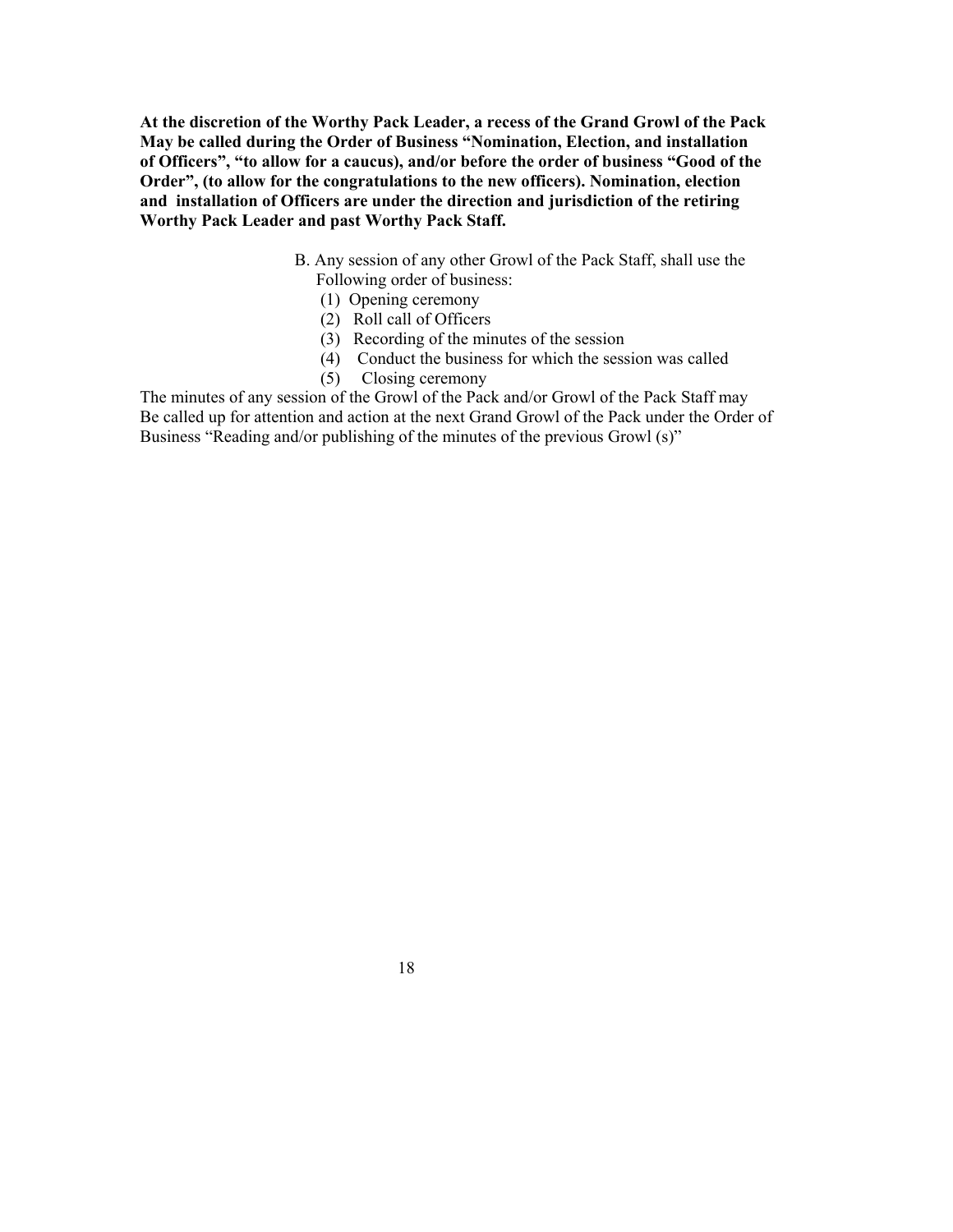#### ARTICLE IV- AWARDS

Section 400- General- The North Carolina Pack shall encourage all members of the Order to support and participate not only in their Pound and Pack activities, but also in the activities of their Detachment and their community. **This encouragement shall Consist of timely recognition of exceptional accomplishments in the form of Awards, presented by the Worthy Pack Leader. In addition, individual members may be nominated for appropriate Kennel awards. Each Pound within the North Carolina Pack is encouraged to develop their own awards for recognition of their members.** 

#### **Section 404 – Kennel awards**

- A. Several awards are available from the Kennel for individual members of the North Carolina Pack, as well as awards for Pounds and the Pack itself. When Making a recommendation for one of these awards, care should be taken to ensure that the guidelines contained in Article I of the Kennel By laws are followed.
- B. Kennel Dog of the Year- The Kennel Dog of the Year is the highest award presented annually within the Military Order of the Devil Dogs. A candidate shall be a Pedigreed Devil Dog. And normally only the Pound may make nominations for Kennel Dog of the Year. The Pound will make their nomination directly to the Honorable Kennel Dog Robber in accordance with the guidelines established in Article IV of the Kennel By laws. One (1) nomination per Pound per year is permitted.
- C. The North Carolina Pack and its various Pounds shall insure that they familiarize Themselves with all Kennel awards that are available. They will further insure, in so far as possible, that all eligible members of the North Carolina Pack and the Respective Pounds are nominated for appropriate MODD awards.

#### Section 402 – **Pack Dog of the Year- PDD William R. Reichstein Award**

 **A. N.C. Pack Dog of the Year Society- the N.C. Pack Dog of the Year Society shall consist of all recipients of the N. C. Pack Dog of the Year award. The Senior Past Dog of the Year present shall serve as Chair of the Society, and the incumbent Pack Dog of the Year shall serve as the Vice chair. The N.C. Pack Dog of the Year Committee shall be responsible for judging the nominations submitted for the award. The method of judging**  n**ominations received shall be left to the discretion of the Committee. The committee will certify by statement and signature of each member present that each nominee was considered. The committee will not accept any nominations that are not submitted in accordance with these:** g**uidelines.**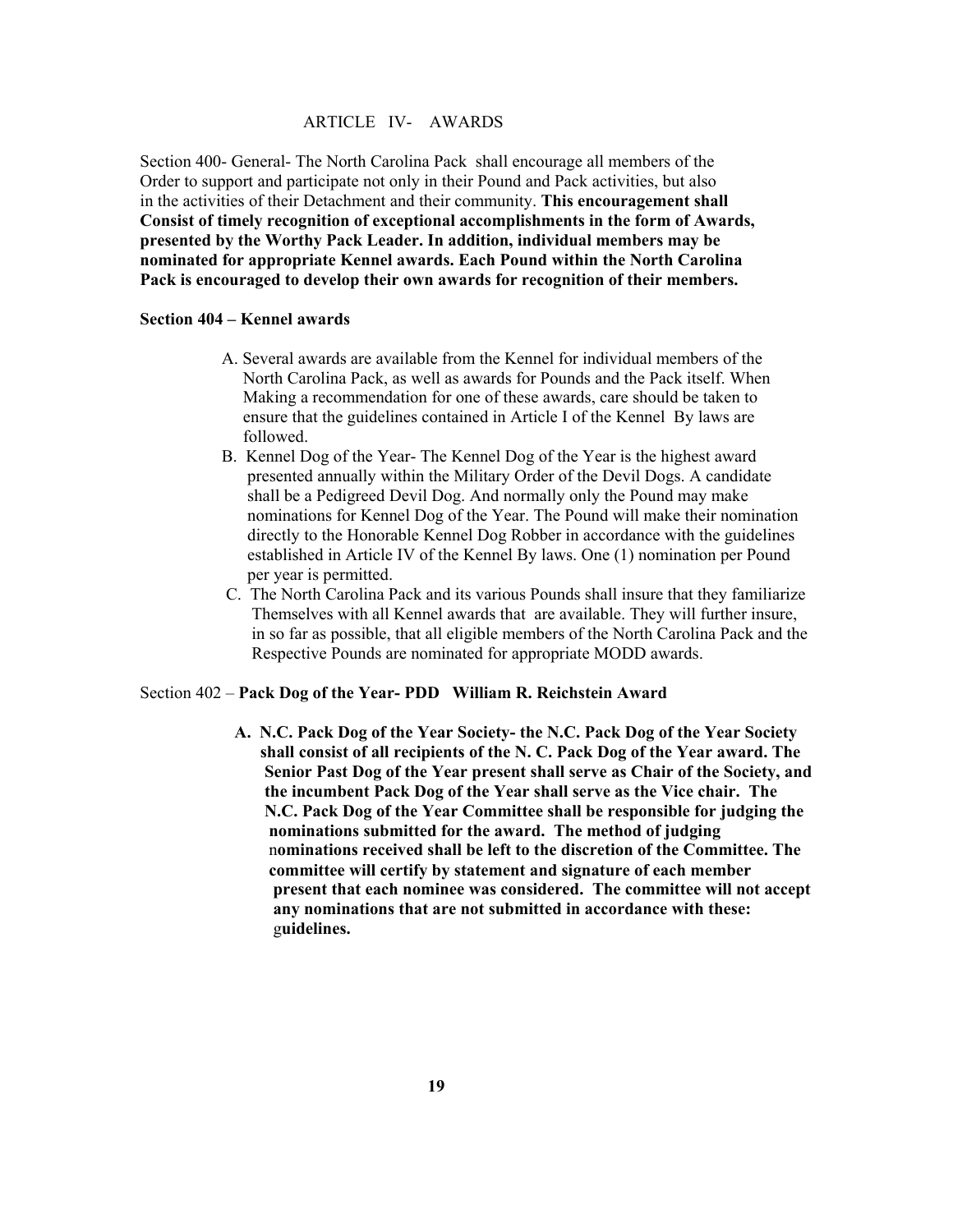- B. Qualifications and/or Eligibility- **A candidate for Pack Dog of the Year shall be a**  Pedigreed Devil Dog (PDD) or a Devil Dog (DD) and must be in good standing in  **The Pound, Pack and Kennel. Pounds may set their own criteria for the selection process within their Pound; however the criteria shall not be in conflict with the Packs. Therefore it is recommended the following criteria be established for the North Carolina Pack:** 
	- **(1) Must be a PDD or DD of integrity, high principles and has contributed to The MODD by serving in and MODD office within the past twenty four (24) months (Either elected or appointed).**
	- **(2) Must have attended a minimum 50% of the Pack Growls scheduled in the past twelve (12) months (to include a Grand Growl) which shall be verified by the number of stamps in their Passport.**
	- **(3) Must have been involved in at least two (2) community programs or Projects within the past 24 months (non-profitable organizations).**
	- **C. POUNDS- Each Pound may select a Pound Dog of the Year according to these guidelines and the guidelines in Article IV of the Kennel By laws. The Pound Dog of the Year may be submitted to the Pack for consideration as the Pack Dog of the Year. If the Pound does not have a formal Pound Dog of the Year award they may still submit a nomination for the Pack Dog of the Year and also the**  K**ennel Dog of the Year. Normally , only the Pound may make nominations for the Pack Dog of the Year. Only one nomination per Pound per year is authorized.**
	- **D. Letters of nomination- Each Pound's letter of nomination shall be typewritten And signed by the Pound Keeper and the Pound Dog Robber. In the event the nominee is either the Pound Keeper or the Pound Dog Robber, the Senior Vice Pound Keeper will sign in place of that officer. The letter shall list the candidate, what they have done, what positions they have held, and explain what two (2) community programs/projects they were involved in. The letter shall be placed in an envelope marked "Candidate-Pack Dog of the Year award (current year)". That envelope shall be placed into a second envelope, which shall be marked CHAIRPERSON, Pack Dog of the Year award (current year), c/o the Worthy Pack Dog Robber. All such letters received by the Worthy Pack Dog Robber shall be brought to the site of the Grand Growl of the Pack, UNOPENED, and delivered to the Pack Dog of the Year Award committee chairperson. The letters of nomination will remain sealed until the committee formally meets to judge the nominees sometime during the Grand Growl of the Pack.**
	- **E. Delivery of Nomination letters to the Pack- Each nomination letter addressed c/o the Worthy Pack Dog Robber at his current address shall be sent Certified Mail, Return Receipt Requested in sufficient time to reach the Worthy Pack Dog Robber at least ten (10) days PRIOR to the start of the Grand Growl of the Pack. Alternately, Nomination letters may be hand delivered to the Worthy Pack Dog Robber NO LATER than the day BEFORE the Grand Growl of the Pack.**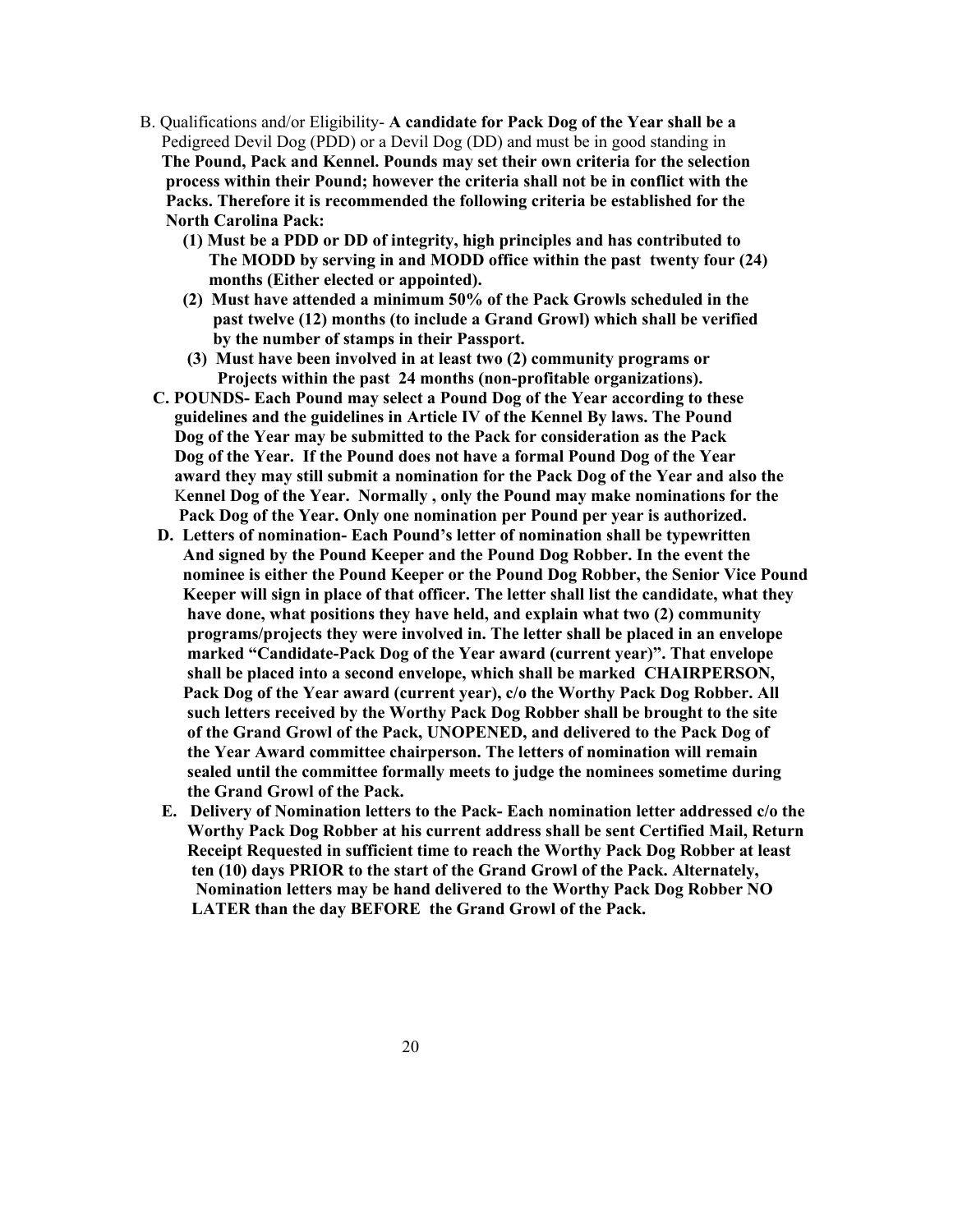- F. Marking and return of letters of nomination- **Each member of the committee**  judging the nominations will sign each letter, to indicate that it had been considered. following the announcement of the winner, the letters will be returned to the respective Pound.
- G. Awards- The presentation to the Pound and Pack Dogs of the Year shall consist of the  **a**wards currently available through the Honorable Kennel Quartermaster. Pounds and Packs shall purchase their awards from the Kennel Quartermaster from their personal accounts and retained by them until the awards are to be made.
- H. Time and place of the awards- Pounds shall establish their own timetable for presenting their awards. The Pack Dog of the Year award shall be presented by the incumbent Pack Dog of the Year, or by another PAST PACK DOG of the YEAR , If the incumbent is not available, at the Grand Growl of the Pack or at the banquet of the Marine Corps League Department of North Carolina Convention. (A certificate should be given to the Pack Dog of the Year at the banquet. A plaque should be presented at the next scheduled Growl)

Section 403- Additional Awards of the North Carolina Pack- The Pack shall create suitable awards to recognize both POUNDS and Individual members of the MODD who contribute to the success and growth of the Pack.. Some examples are:

- A. Pack Leaders Meritorious Commendation (Individual) A written recommendation will be required from the Pound keeper)
- B. Pound Keepers Meritorious commendation (Individual)
- C. Attendance traveling trophy. To be awarded annually to the Pound with the best membership attendance at the Grand Growl..
- D. Recruiting Trophy or Plaque- To be awarded annually to the Pound adding the most new members for the past year.

21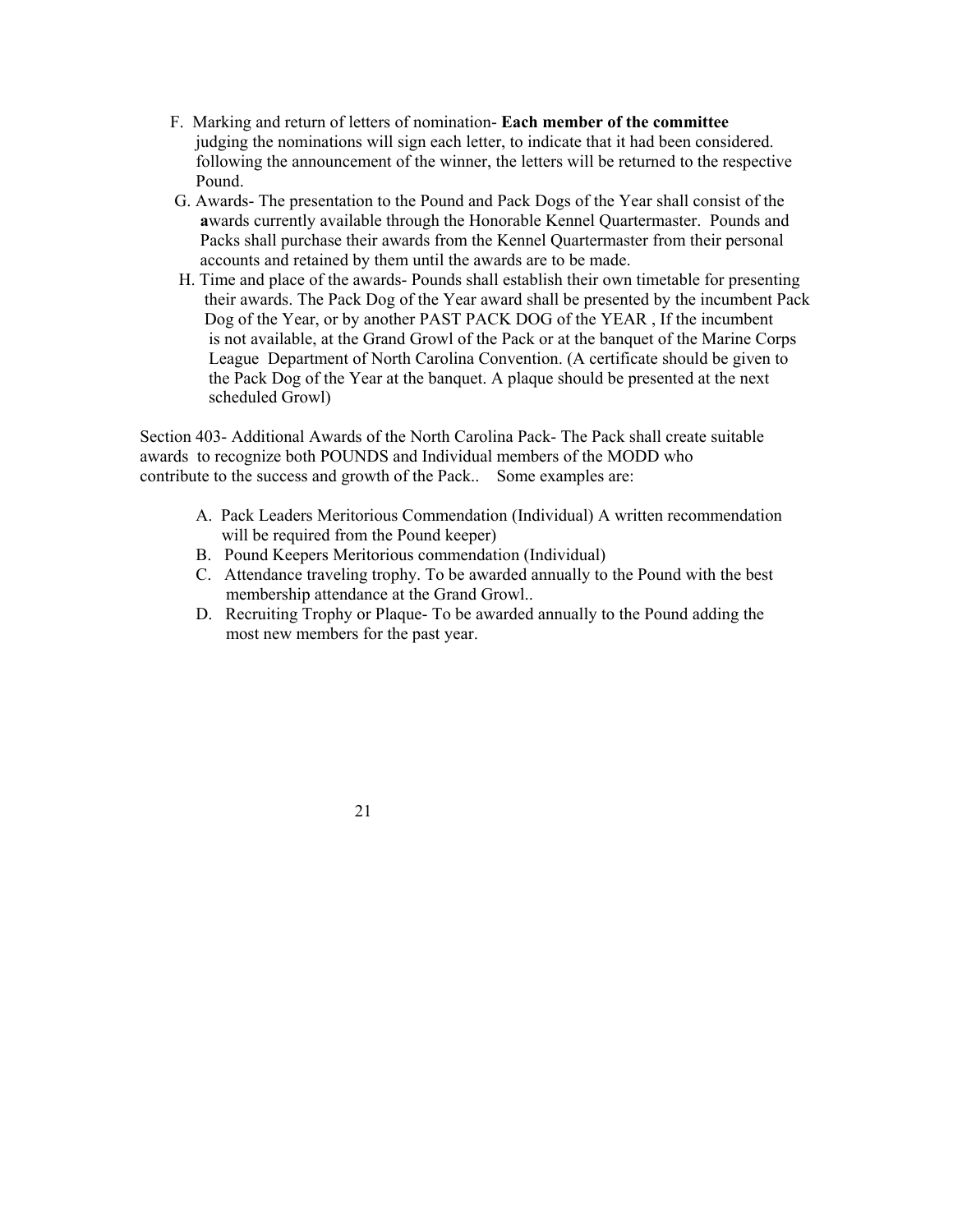#### **ARTICLE V- FISCAL AND FINANCE**

**Section 501- Fiscal year and membership- The fiscal year of the Military Order of the Devil Dogs is for the same time and identical to the fiscal year of the Marine Corps League, however the Order utilizes a membership year that begins the month after the Supreme Growl of the Kennel. Currently this starts on 1 September and ends on the following August 31st. Membership dues are payable in accordance with the Kennel By laws.** 

**Section 502- Fiscal Officers and bonding- In accordance with Article XII, Section 1202 of the Kennel By laws, all designated fiscal officers in the Pack are covered by a blanket bond maintained by the Kennel. The designated fiscal officers of the Pack are:** 

- **A. Worthy Pack Leader**
- **B. Worthy Pack Dog Robber**
- **C. Worthy Senior Vice Pack Leader**
- **D. Worthy Junior Past Pack Leader**

#### **Section 503- Revenue**

- **A. the revenue of this order shall derive from the collection of membership dues, election fees, and from such other sources as may be approved by the Supreme Growl of the Kennel, the administration of the Kennel Staff, the Grand Growl of the Pack, the Growl of the Pound or the Pound Staff.**
- **B. All monies collected for PASSPORT or VISA stamping shall be**  f**orwarded biannually, by 30 January and 30 June, to the Kennel Dog Robber.**
- **C. Limitations: The Pack shall be limited to the spending of not over seventy-five percent (75%) of all monies received during its**  administration and including monies received from the previous administration and that at least twenty-five (25%) percent of such gross receipts shall be turned over to the new administration each year
- D. Administrative expenses- The Worthy Pack Leader and the Worthy Dog Robber shall be reimbursed for normal administrative expenses incurred in the performance of their duties. The expenses to be covered may be for such items as: telephone, postage, copying and office supplies. Payment to be made upon submission of an expense receipt, which is required for the annual audit of the Dog Robber's records.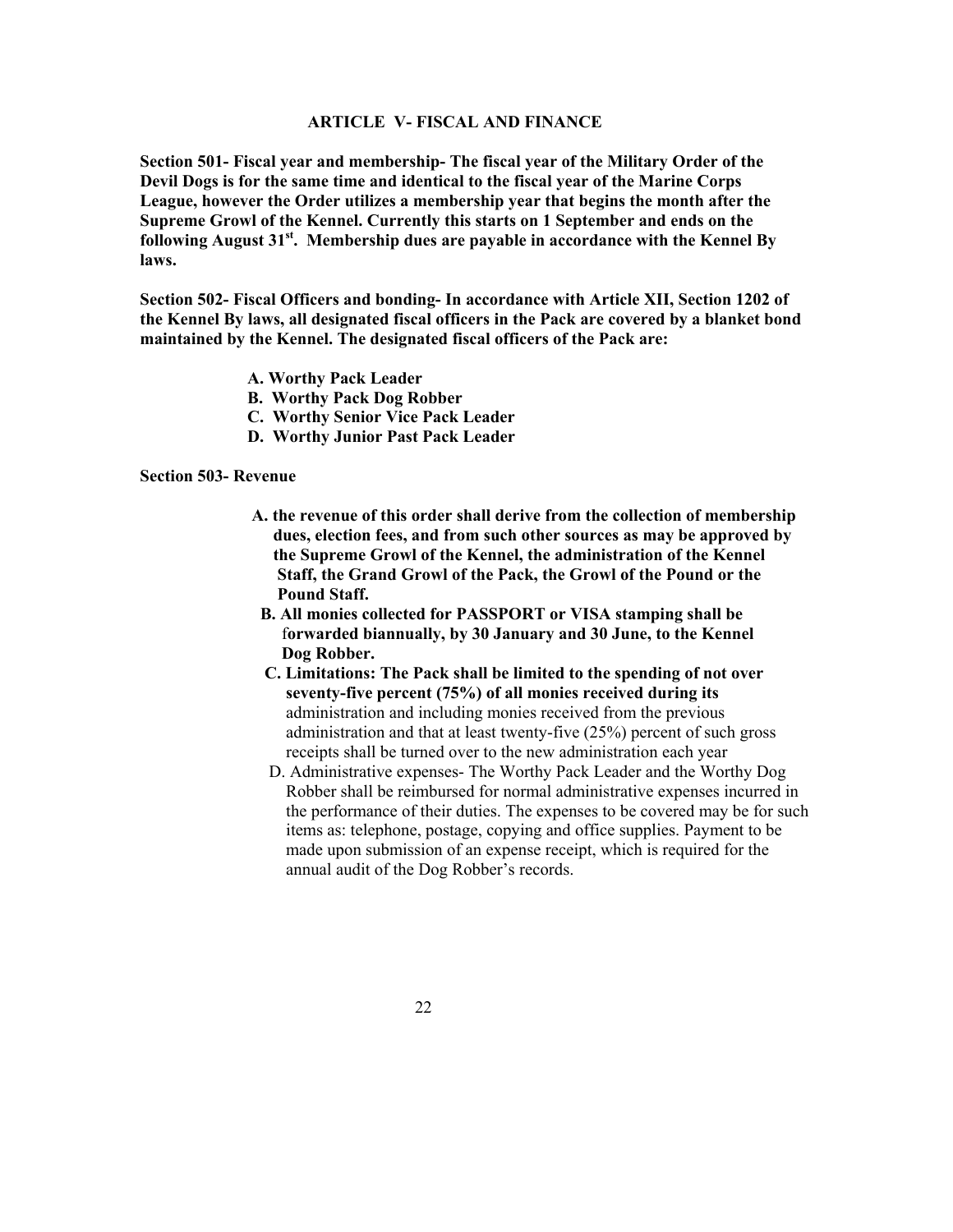**Section 504- Election fees and membership dues** 

- **A. The Pack shall fix the amount to be charged for any election fees and the annual membership dues at the annual Grand Growl of the Pack. The annual membership dues shall include the annual membership dues of the Kennel. Any approved increase in Pack membership dues shall not be effective until the**  beginning of the next fiscal year. (Sept 1)
- **B. Each Pound shall fix the amount to be charged for any election fees and the annual membership dues at the annual Growl of the Pound. The annual membership dues shall include the annual membership dues of the Pack, and the Kennel.**
- **C. Election fees for both the Pound and the Pack shall include the cost of the required Devil Dog items: (i.e. Dog tag, dog collar, cap patch, etc), that are appropriate for the Degree sought by the candidate. These items will be available to the individual following the obligation.**

**Section 505- Forwarding membership dues-** 

- **A. After collecting the appropriate annual membership dues and obtaining current Marine Corps League membership numbers, the Pound Dog Robber shall promptly forward all Pack and Kennel membership dues together with pertinent Marine Corps League membership numbers on Kennel membership Dues Transmittal forms to the Worthy Pack Dog Robber (with separate checks for the Pack and for Kennel dues.) The Worthy Pack Dog Robber shall promptly forward the Kennel dues to Honorable Kennel Dog Robber.** 
	- **B. Paid Life membership dues shall be submitted on membership Dues Transmittal Forms separate from regular renewing members in the Order. Dated entry into the Marine Corps League shall be stated thereon, as well as the Marine Corps League Paid Life membership number, issued by National Headquarters, MCL. A check(s) for the full amount of the Paid Life membership Dues for each Paid Life Member in the order will accompany each paid life member so transmitted.**

Section **506- Limitations- Except as may be provided in these by laws, no officer or individual member of the Pack** shall have the authority to financially obligate the Pack in anyway without the specific authority of the Pack Board of Trustees or at the Growl of the Pack.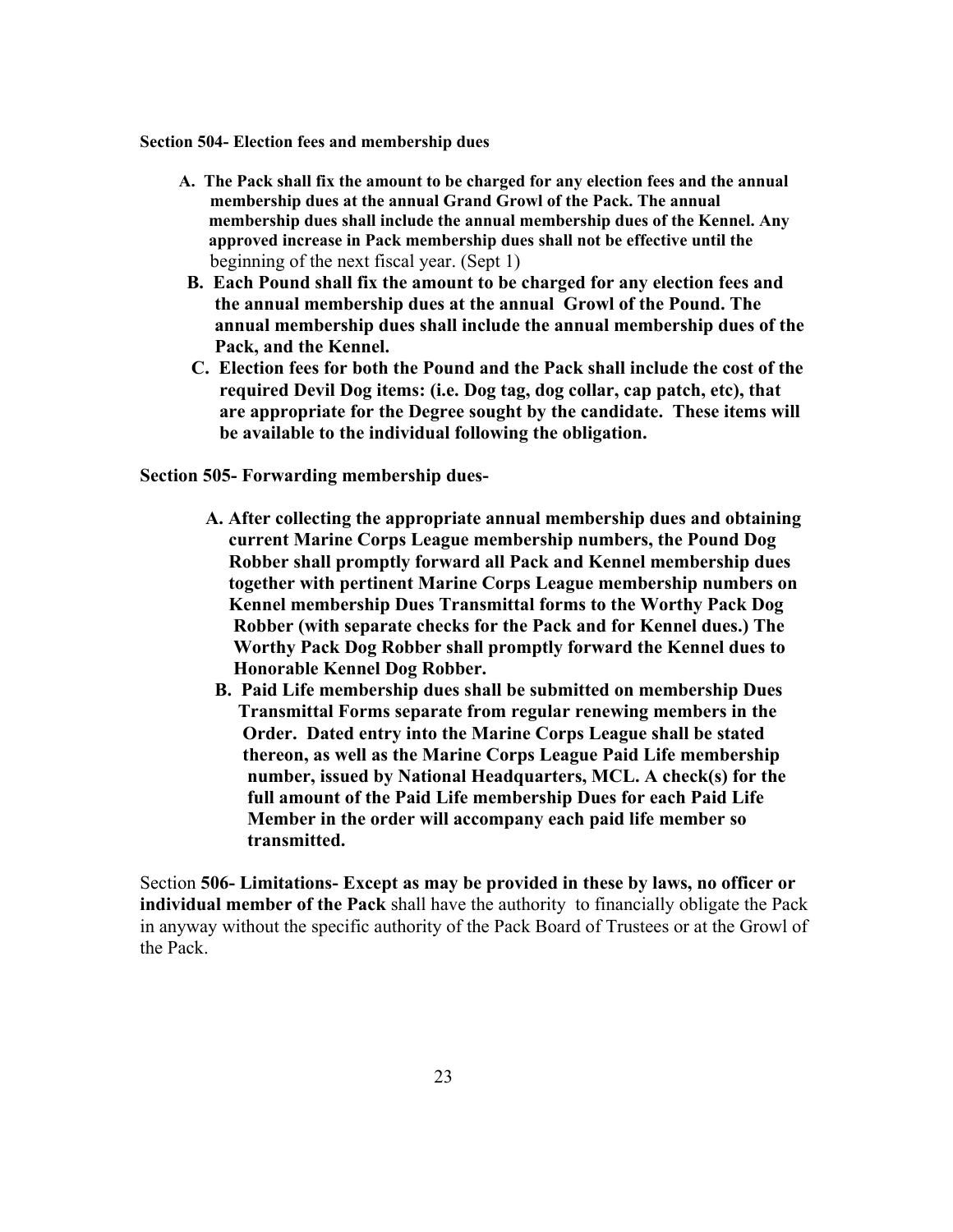### **ARTICLE VI- GENERAL**

**Section 601- Initiations- The North Carolina Pack and its various Pounds shall conform to the provisions of Article VI of the Kennel By Laws in the initiation of candidates and members to the various degrees of membership within the order.** 

**Section 602- Uniforms- The North Carolina Pack and its various Pounds shall utilize the provisions of Article VII of the Kennel by laws in all matters covering uniforms within the order. (Pounds are requested to reproduce copies of Article VII, Section 701,702, and 703 to include in their by laws.)** 

**Section 603- Reports- The North Carolina Pack and its various Pounds shall adhere to the requirements of Article VIII of the Kennel By laws in the preparation and submission of reports. (Pound and Pack Dog Robbers to comply).** 

**Section 604- Installing Officers- The North Carolina Pack and its various Pounds shall utilize the provisions of Article IX of the Kennel By laws in the selection and designation of installing Officers. (Pound keepers and Pack Leaders to comply.)** 

**Section 605- Discipline- The North Carolina Pack and its various Pounds shall strictly adhere to the provisions of Article X of the Kennel By laws in all matter concerning discipline within the order. (Pound keepers, Pack Leader and Smart Dogs to review).** 

**Section 606- Other considerations- In all other considerations of matters not specified in these by laws, the North Carolina Pack and its various Pounds shall utilize the Kennel By laws for guidance. In the event that a conflict is found between these by laws and the Kennel By laws the Kennel By laws will take precedence until the Grand Growl of the Pack.** 

**Section 607- Prior enactments- There being no existing prior by laws for the North Carolina Pack these by laws will supersede and replace all prior acts of the North Carolina Pack.** 

**Section 608- Effective date- These by laws of the North Carolina Pack shall become effective immediately following the close of the Grand Growl of the Pack at which they were enacted and the approval of the Kennel Smart Dog, which ever occurs later.** 

**Section 609- Distribution- A copy of these by laws of the North Carolina Pack will be distributed to all members of the North Carolina Pack Staff, to each Pound Keeper, Pound Smart Dog, Pound Dog Robber and to the Honorable Kennel Smart Dog by regular mail upon becoming effective. All future enactments of the North Carolina Pack, which revise, amend or repeal any portion of these By laws will be distributed in the same manner upon becoming effective.**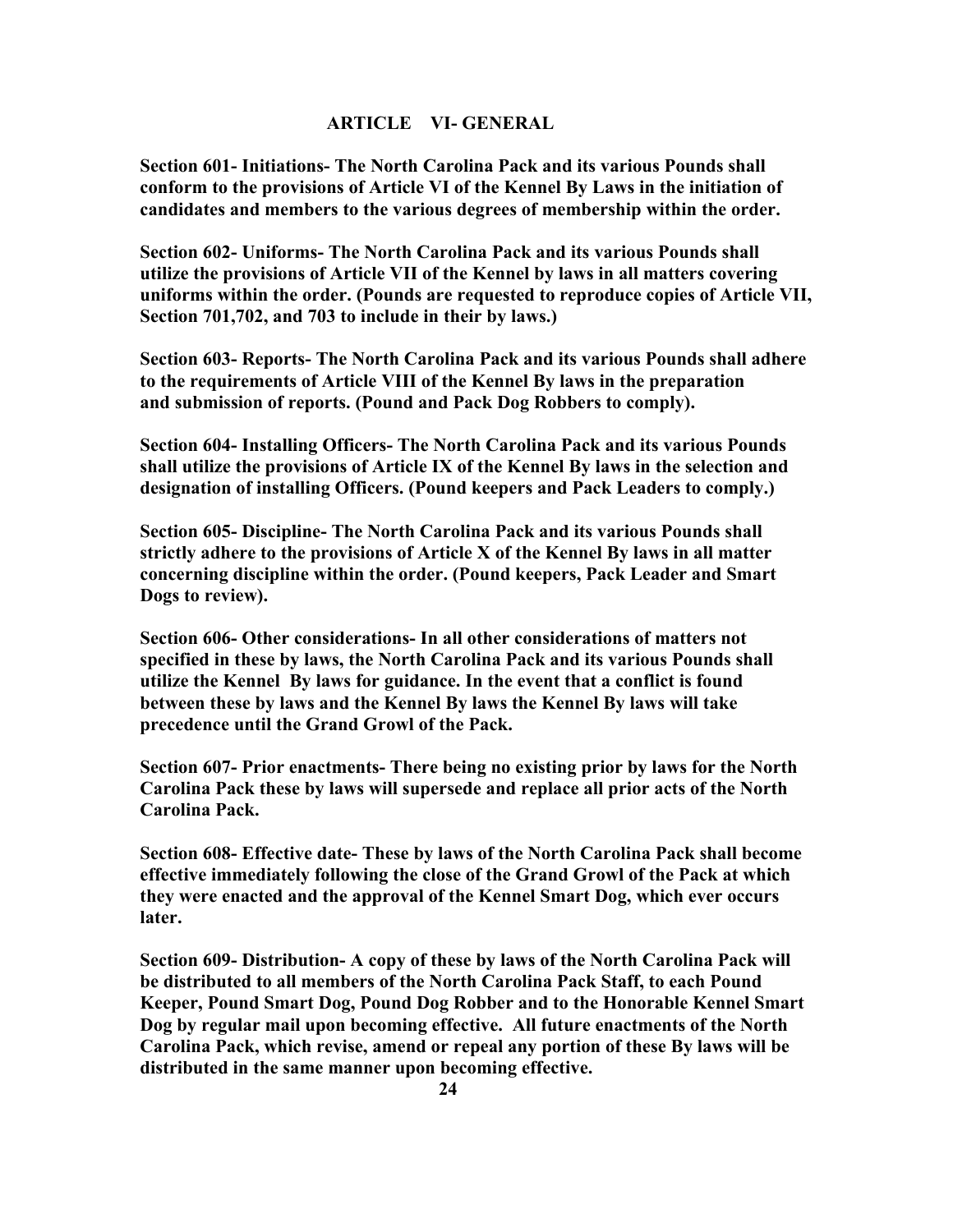**Section 610- DISSOLUTION- In the event of the dissolution or final liquidation of the North Carolina Pack, any remaining assets shall be distributed in accordance with Kennel By laws.** 

### **ARTICLE VII- DEVIL DOG UNIFORMS**

**Section 701- Insignia- the official insignia of the Military Order of the Devil Dog, Inc, shall be the head of an English Bulldog wearing a Trench Helmet** 

**Section 702- Devil Dog Uniforms- The official uniform of the Military Order of the Devil Dogs shall be as follows:** 

- **A. An embroidered official insignia may be worn on the right sleeve of the shirt, with the top of the insignia one and one-half (1 ½) inches below the shoulder seam.**
- **B. Shirts worn as party of the uniform shall be white. The sunburst**  i**nsignias will be worn centered on the collar. MCL ribbons or USMC ribbons may be worn, but NOT a mixture of both. Shirts bearing the embroidered official insignia and lettering of the Order on the back side may also be worn.**
- **C. Cap patch of the Military Order of the Devil Dogs, Inc, is to be sewn on the right hand side of the Marine Corps League cover, centered over the piping, (Gold piping on Detachment members and Department Officers cover, and the red piping on the National Officers cover); so that one half of the patch extends from either side of the piping. The eyes of the Bull Dog on the patch should be level to the "deck" and the Gold Trench helmet will be canted to the left side of the Bulldog's head. The bottom line of the helmet touching the Bulldog's head on either side should be parallel to the piping on the cover. No pins, stars, medals or any other devices shall be worn on the official MCL Cover. Gold caps may be worn by Kennel officers, but they must revert back to the cap they are authorized to wear, after completing their term of office, in the Kennel. Only Past Chief Devil Dogs may wear the Gold cover after their term and the dates of tenure must be sewn on the cover. (See illustration at the end of the Ritual). Past Worthy Pack Leaders may wear their Department covers after their term in office, with the dates of their term sewn on.** 
	- **D. The individuals name and Pound number may appear above the left pocket of the white shirt and the Officers title may appear above the right pocket with the length of the letters not to exceed three Quarters of an inch (3/4) . Letters must be all one color, gold, red or black.** 
		- **E. Dress blues trousers w/NCO red stripe or black trousers may be worn with the Devil Dog white shirt uniform.**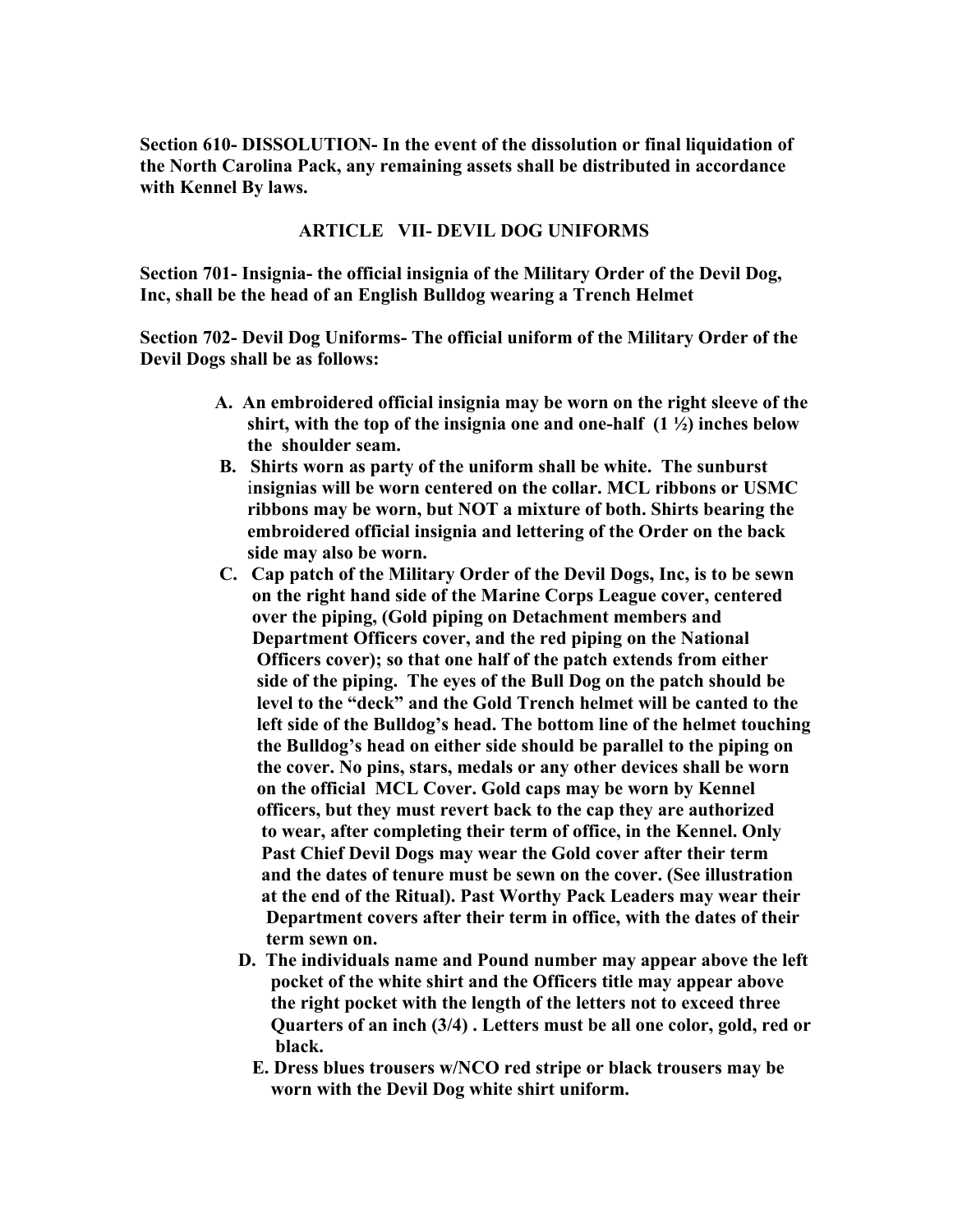- **Section 703- Identification disc and Dog Collar.** 
	- **A. The official identification disc of the Military Order of the Devil Dogs, Inc, shall be a metal a metal one, which can either be gold or silver plated. The disc shall be one and one=fourth (1- 1/4) inches in diameter, on the face of which is the official insignia surrounded by the lettering of the official title of the Order and below the insignia, the words "Pound No", allowing space for its members Pound Number. On top of the reverse side shall appear the words "Presented to", below Which shall be spaces for the members name and State, and at the bottom, the words "License No", which space is for the members license number. The disc is to be perforated and suspended by a chain from a ribbon. Ribbon \to be approximately 36" in length, to permit the disc to be worn about the neck, in colors herein described: (1) All active Pedigreed Devil Dogs are to wear a gold ribbon** 
		- **(2) All active Devil Dogs shall wear a red ribbon.**
		- **(3) All active Pups shall wear a black ribbon.**
		- **(4) Gold discs will be worn by all past Kennel Officers and bear the name of the highest office and the fiscal year of tenure.**
		- **(5) The regular identification discs having a silver or nickel plating,**  shall be worn by all other members of the Order and shall be inscribed as delineated in the primary paragraph of this Section.
	- B. A maximum of two (2) emblems, plus one official Dog Tag disc may be Worn at any one time on the Dog Collar. Emblems may include the American Flag, Marine Corps emblem, Marine Corps League membership Pin, and the bull dog emblem. Except as specifically authorized elsewhere In these by laws, NO OTHER device or emblems may be worn on the dog collar, All other emblems shall be subject to a fine for each of the UNAUTHORIZED emblems.